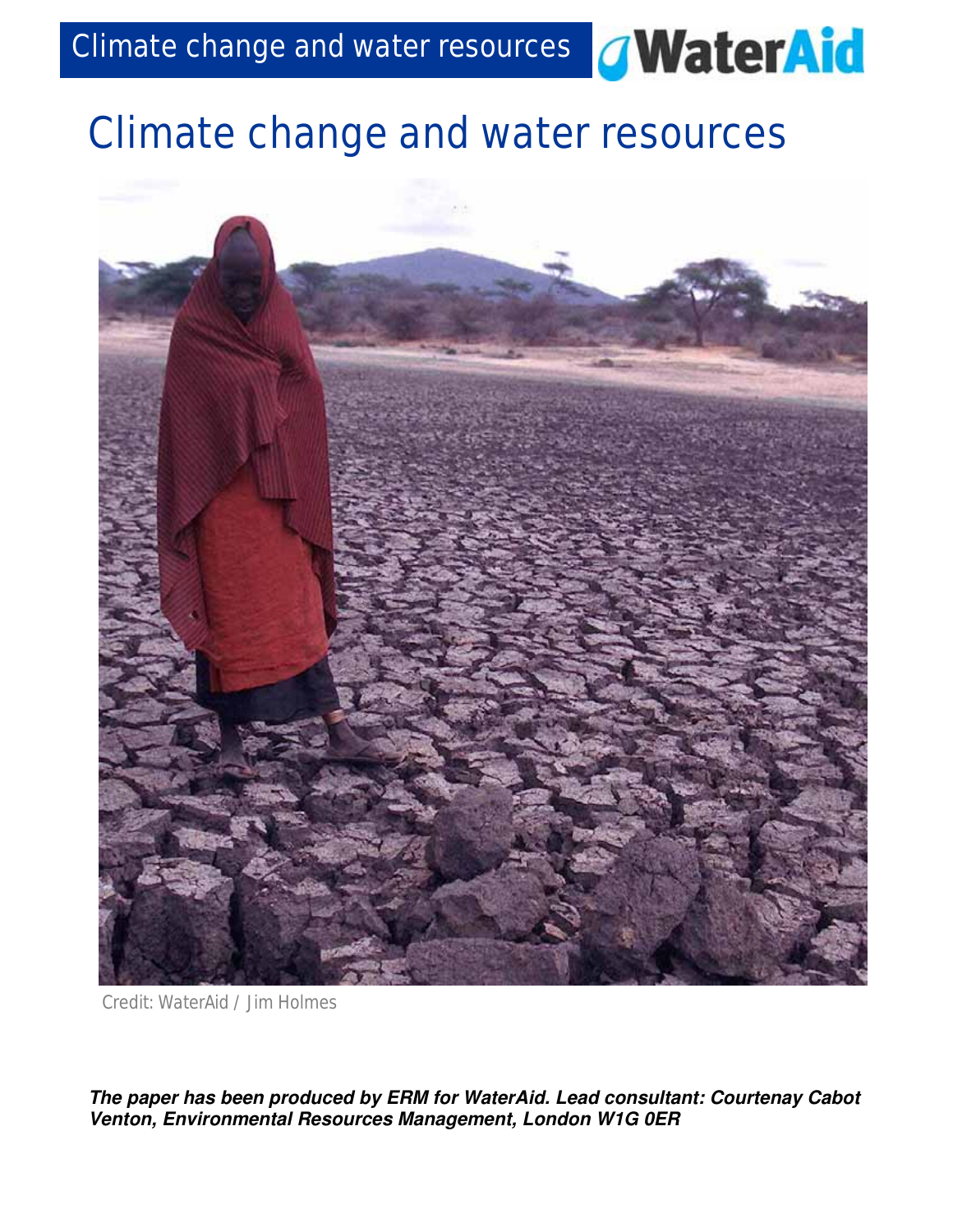#### **1 WHAT IS CLIMATE CHANGE?**

#### 1.1 INTRODUCTION

Scientists around the world now agree that the climatic changes occurring internationally are the result of human activity. Although responsibility for the causes of climate change rests primarily with the developed and industrialised nations, the costs of climate change will be borne most directly by the poor. This is for a number of reasons, including:

- many of the regions most likely to be adversely affected fall in the developing world;
- the poor are disproportionately dependent on occupations, such as farming, that are adversely affected by climate change; and
- because the poor have very limited resources, they do not have the ability to adapt to climate change in the way that wealthier households can.

In particular, changes to water quality, quantity and availability will be an impact of ongoing climate change in many areas.

This paper describes what climate change is, including how it is affecting the world we live in and the timeframe within which these changes are expected to happen. It then considers why climate change needs to be a priority in development planning, including the inequitable burden it places on the poor and developing countries, as well as the impacts on the world's water resources. Finally, this paper concludes by presenting measures to address climate change, including some current campaigns.

#### 1.2 WHAT IS CLIMATE CHANGE?

 $\overline{a}$ 

The United Nations Framework Convention on Climate Change (UNFCCC, see *box 2.1)* defines climate change as, "a change of climate which is attributed directly or indirectly to human activity that alters the composition of the global atmosphere and which is in addition to natural climate variability observed over comparable time periods". <sup>1</sup>

<sup>(1)</sup> United Nations Framework Convention on Climate Change, United Nations, 1992 (p. 3)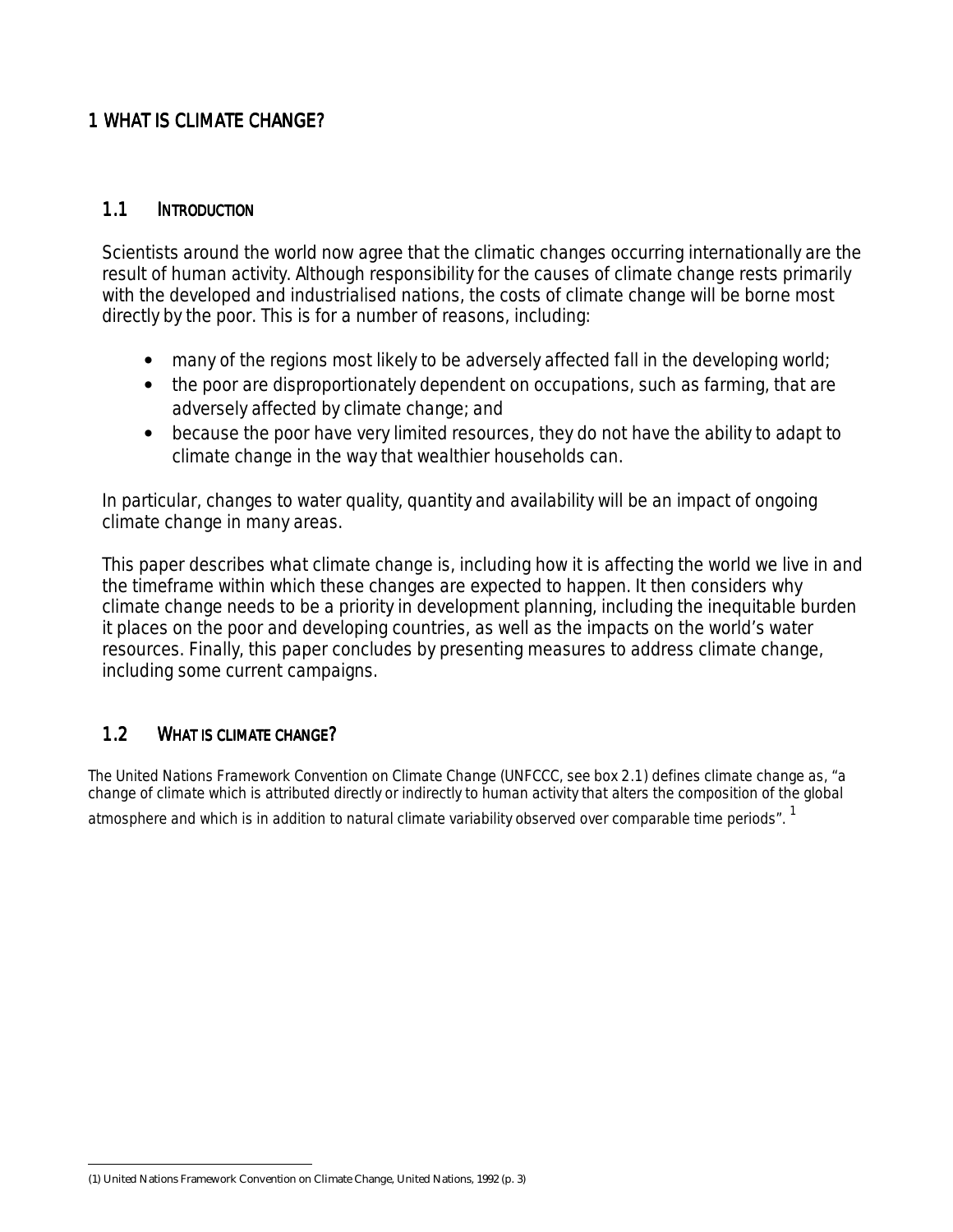The United Nations Framework Convention on Climate Change (UNFCCC) was convened in 1992 with an overarching framework to address the challenges of climate change through intergovernmental efforts.

*d***WaterAid** 

The objectives of the UNFCCC are:

- 1. To stabilise greenhouse gas concentrations to levels that prevent dangerous interference with the global climate system; and
- 2. To achieve these reductions within a time frame that allows ecosystems to adapt naturally to climate change, to ensure that food production is not threatened, and to enable economic development to proceed in a sustainable manner.

The Kyoto Protocol was developed in 1997 to reinforce the emissions reduction commitments of the UNFCCC. The Protocol came into legal force in 2005 when it was ratified by 30 industrialised nations, creating legally binding targets for a 5 percent reduction in emissions below 1990 levels by 2012.

## *Box 0.1* The *international process on climate change*

Climate change is caused by greenhouse gasses (GHGs), which enhance the "greenhouse" properties of the earth's atmosphere. These gasses allow solar radiation from the sun to travel through the atmosphere but prevent the reflected heat from escaping back into space. This causes the earth's temperature to rise.

GHG emissions have been rising since industrialisation in the 1900s, due to increased burning of fossil fuels. Further significant increases in GHG levels are expected, particularly as developing countries become more industrialised. Based on present trends, the IEA World Energy Outlook predicts a 53 percent increase in global primary energy demand by 2030, with 70 percent of that coming from developing countries. As emerging economies, such as China and India, grow their contribution to energy demand will account for an increasing proportion of the total. Fossil fuels are expected to dominate this increase, and the subsequent GHG emissions will in turn lead to rising temperatures.

The EU has defined dangerous climate change as an increase in 2 degrees Celsius of average global temperatures. Since 1900, global temperatures have risen by 0.7 degrees Celsius and are continuing to rise at an estimated rate of 0.2 degrees per decade. If left unchecked, this implies global warming of at least 1.4 degrees Celsius.  $^2$ 

More recent scientific research finds that these temperature projections are actually much higher than previously thought. GHG emissions are not remaining stable – they are increasing due to increased energy consumption as a result of population growth and industrialisation. From a pre-industrial concentration of 280 ppm, the current stock of greenhouse gases in the atmosphere is 430 ppm, and is increasing by approximately 2.5 ppm per year. Even if the world's GHG emissions stabilise at 550 ppm, it is estimated that, *at a minimum*, there is a 63

<sup>(2)</sup> IPCC, Climate Change 2001: The Scientific Basis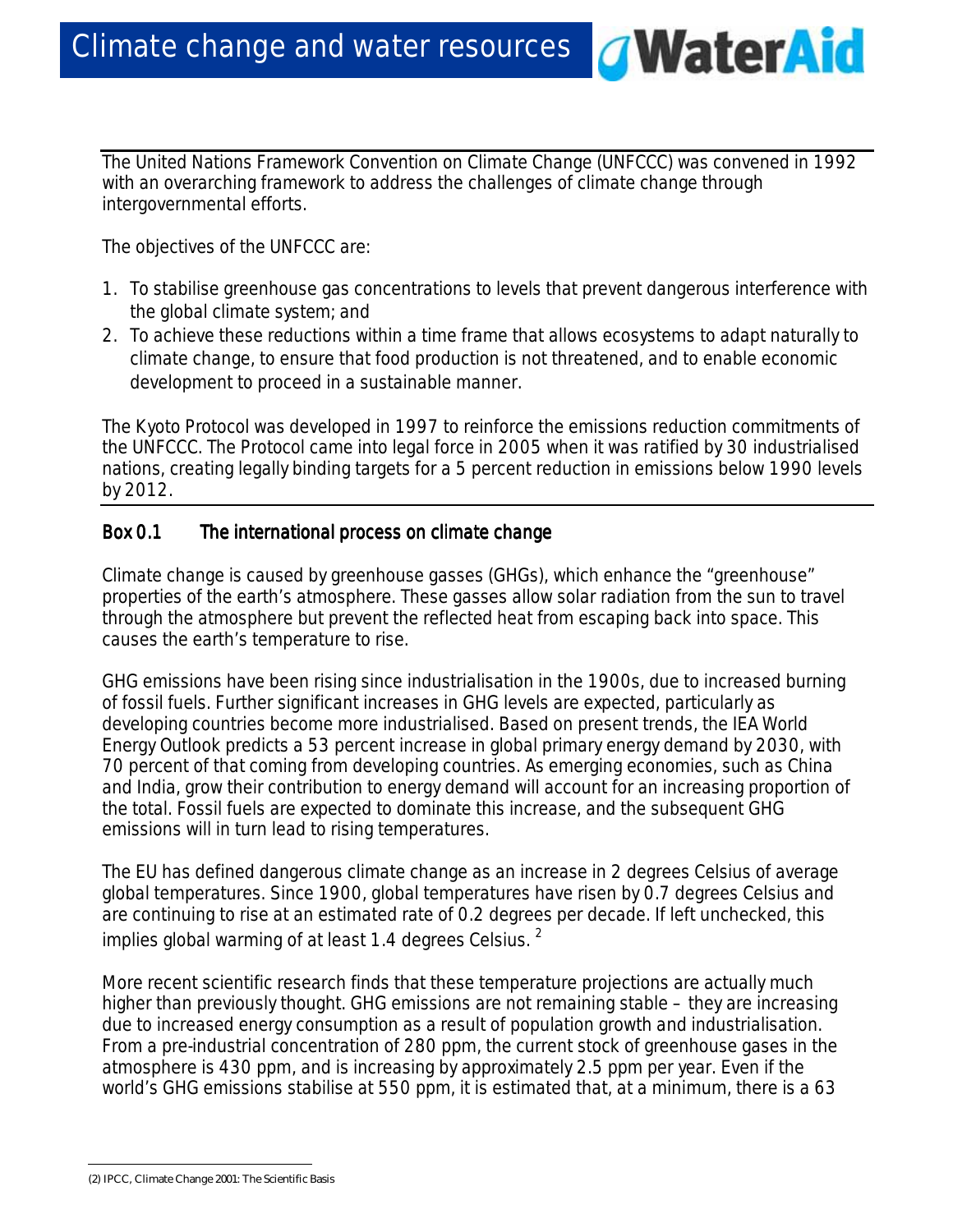percent chance of exceeding the declared 'dangerous' limit of 2 degrees Celsius temperature increase. 3

The effects of climate change on temperature are demonstrated by the "Hockey Stick" graph (see Figure 2.1). The graph, which measures temperature variation over the last 1,000 years, indicates a sharp rise in temperatures post-1900. The graph has been used to illustrate the urgent need for action on reducing GHGs to policymakers.



*Figure 0.1 Hockey Stick graph* 

 $\overline{a}$ 

## 1.3 HOW FAST IS CLIMATE CHANGE OCCURRING?

In 2005, the conference "Avoiding Dangerous Climate Change"  $4$  raised concern that climate change is occurring more quickly than previously anticipated. Among the key findings of the conference were:

- Future emissions of greenhouse gases will raise temperatures by 1.4 to 5.8 degrees Celsius during this century.
- A change in ocean acidity is likely to reduce the ocean's capacity to absorb  $CO<sub>2</sub>$  from the atmosphere, thus compounding the effects of climate change, and will affect the entire marine food chain.
- Large-scale, irreversible system disruption and the destabilisation of the Antarctic ice sheets are serious risks: changes to polar ice, glaciers and rainfall regimes have already occurred.

<sup>(3)</sup> The Stern Review on the Economics of Climate Change, HM Treasury. Available at: http://www.hmtreasury.gov.uk/independent\_reviews/stern\_review\_economics\_climate\_change/stern\_review\_report.cfm. Chapter 8

<sup>(4)</sup> Defra, 2005. http://www.defra.gov.uk/environment/climatechange/internat/dangerous-cc.htm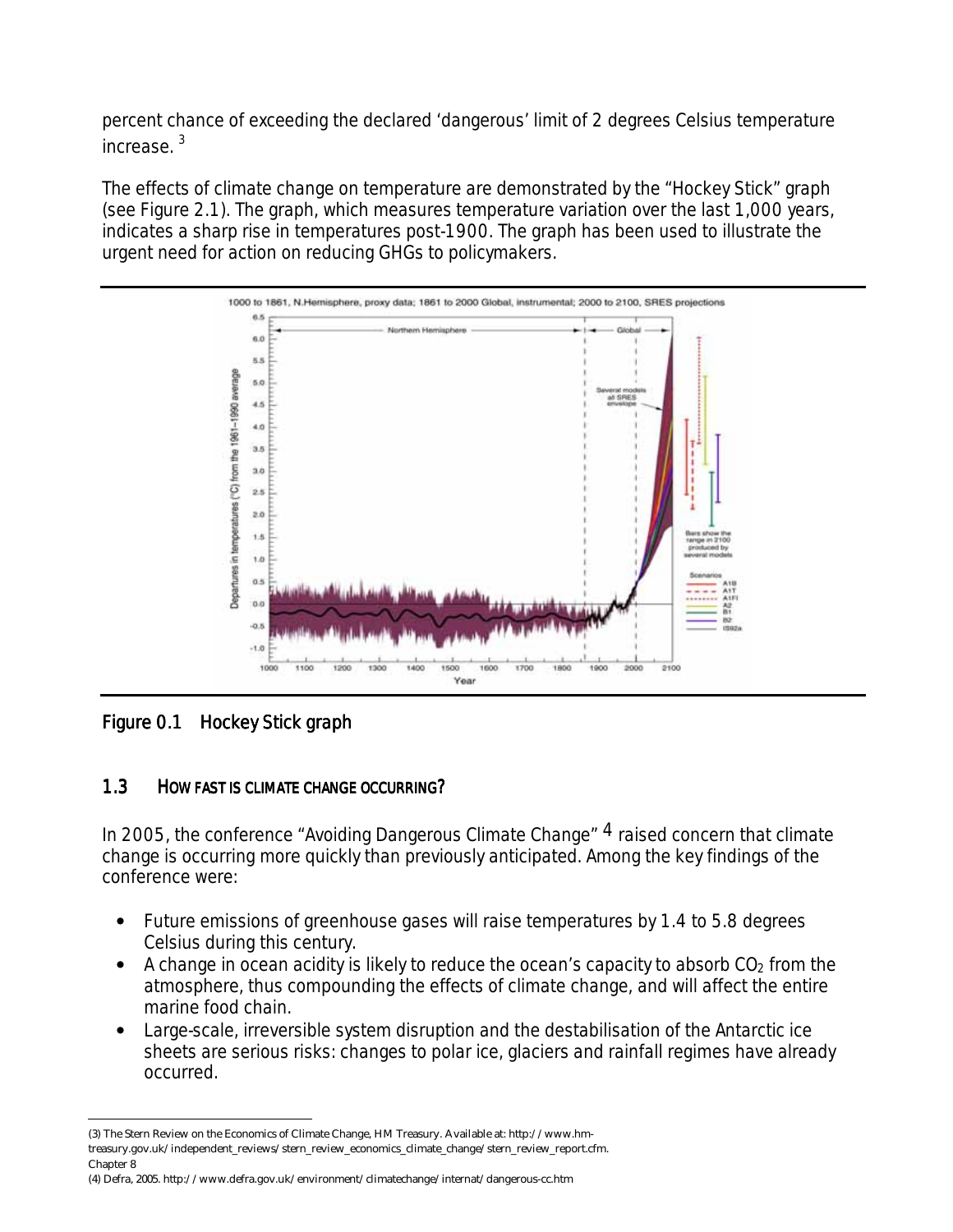*G***WaterAid** 

Concerns over the pace of climate change are compounded by two mechanisms – known as non-linear biophysical changes and positive feedback mechanisms – which could further accelerate the damages caused by climate change.

Non-linear biophysical changes refer to the risk of sudden or extreme climate changes, caused by the physical and biological factors that influence the earth's climate.

Similarly, climate change can be further accelerated by positive feedback mechanisms. For example, at a certain threshold, the ability of the ocean (as highlighted above), as well as soil and plants, to absorb  $CO<sub>2</sub>$  (currently considered a carbon "sink") may reduce or even reverse, thus removing an important source of carbon storage. Estimates suggest that by 2100, positive feedback mechanisms could lead to an additional rise in temperatures 1 – 2 degrees higher than what is already expected from the direct warming caused by greenhouse gas emissions. $^5$ 

(5) The Stern Review on the Economics of Climate Change, HM Treasury. Available at: http://www.hmtreasury.gov.uk/independent\_reviews/stern\_review\_economics\_climate\_change/stern\_review\_report.cfm.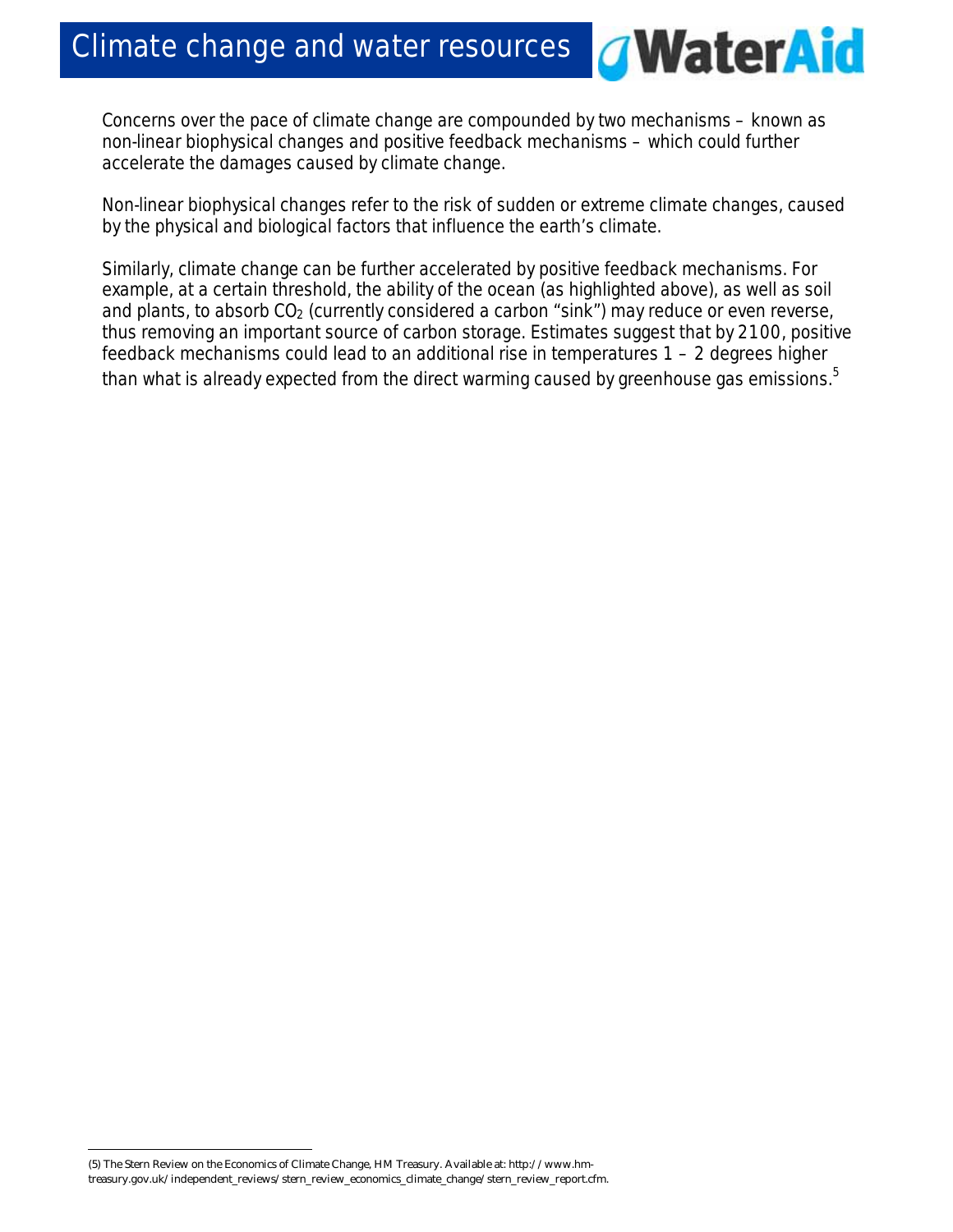## 2 WHAT ARE THE PREDICTED IMPACTS OF CLIMATE CHANGE?

## 2.1 OVERVIEW

Estimates of the predicted impacts of climate change vary, with assessments of future global temperatures differing between 1.4 and 5.8 degrees Celsius. However, despite these variances, even the minimum predicted shifts in climate for the 21<sup>st</sup> century are likely to be significant and disruptive, while changes at the higher end of the spectrum could be catastrophic.

#### 2.2 THE IMPACTS OF CLIMATE CHANGE ON CRITICAL AREAS

The effects of minor levels of climate change are already being felt, with impacts across many economic sectors. While there will clearly be some gains from climate change (for example, agriculture in some northern regions should increase in productivity due to a rise in temperatures), most of the impacts will be negative, and gains and losses will not be evenly distributed. For example:

- *Water*: Rising global temperatures will lead to an intensification of the hydrological cycle, resulting in dryer dry seasons and wetter rainy seasons, and subsequently heightened risks of more extreme and frequent floods and drought. Changing climate will also have significant impacts on the availability of water, as well as the quality and quantity of water that is available and accessible. Melting glaciers will increase flood risk during the rainy season, and strongly reduce dry-season water supplies to one-sixth of the World's population.
- *Agriculture*: Declining crop yields are likely to leave hundreds of millions without the ability to produce or purchase sufficient food supplies, especially in Africa. At mid to high latitudes, crop yields may increase for low levels of change in temperature, but will decline at higher levels of temperature change.
- *Ecosystems*: Changing temperatures will cause ecosystems to shift forests, land types and plant species will dieback in some areas as temperatures rise, but increase in other areas. However, in many cases, the pace of change in temperature may be too fast for ecosystems to adjust, resulting in the loss of forests and species.
- *Health*: Higher temperatures expand the range of some dangerous vector-borne diseases, such as malaria, which already kills one million people annually, most of whom are children in the developing world. Further, heat waves associated with climate change, and increases in water borne diseases, will result in increased health problems.
- *Coastlines*: Melting ice and thermal expansion of oceans are the key factors driving sea level rise. In addition to exposing coastlines, where the majority of the human population live, to greater erosion and flooding pressures, rising sea levels will also lead to salt water contamination of groundwater supplies, threatening the quality and quantity of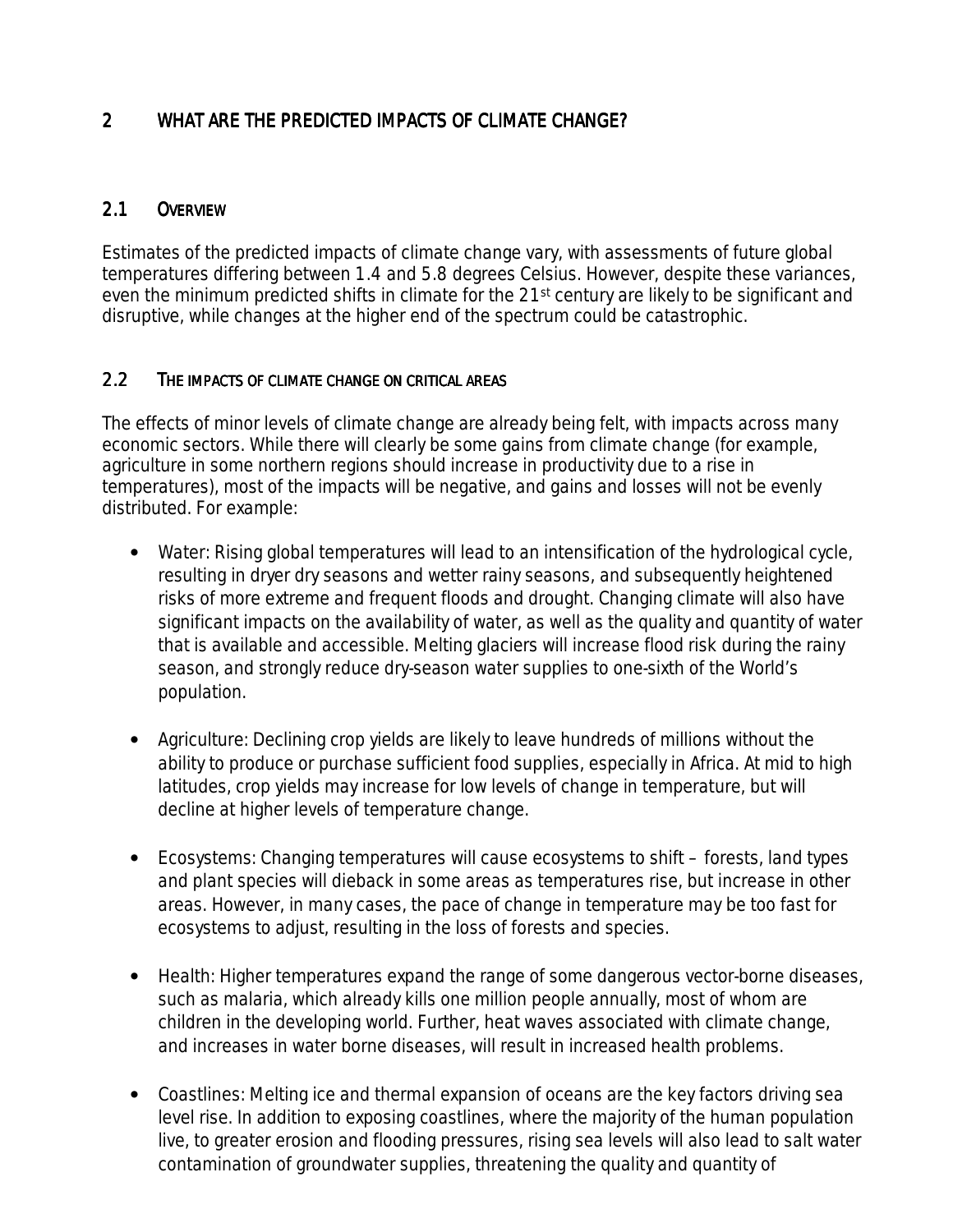freshwater access to large percentages of the population.<sup>6</sup> For example, according to some estimates a 1 metre rise in sea level will displace 80 percent of the population of Guyana.<sup>7</sup>

**WaterAid** 

*Box 2.1* illustrates some of the regional impacts that are expected to result from climate change.

- Latin America: temperatures are predicted to increase by between 0.2- 2 degrees Celsius (low estimate) to 2- 6 degrees Celsius (high estimate) in the next century. El Niño events will increase in frequency and severity during summer months, and some areas will experience hot and cold waves.
- Africa: greater climate variability, and increasing frequency and intensity of severe weather over the next 50 years. The northern and southern latitudes will become dryer and the tropics will become wetter.
- Asia: summer and winter temperatures rise by 0.1- 0.2 degrees per decade over the next 10-20 years. Heavy rainfall and cyclone intensity may increase due to disruption of the El Niño cycle and increasing sea surface temperatures.

*Source: DFID Keysheets on Climate Change and Poverty, http://www.dfid.gov.uk/pubs/files/climatechange/keysheetsindex.asp* 

## Box 2.1 Anticipated regional impacts of climate change in Africa, Asia, and Latin America

*Table 2.1* provides more detail on the kinds of impacts that are predicted to occur at different increases in global average temperatures.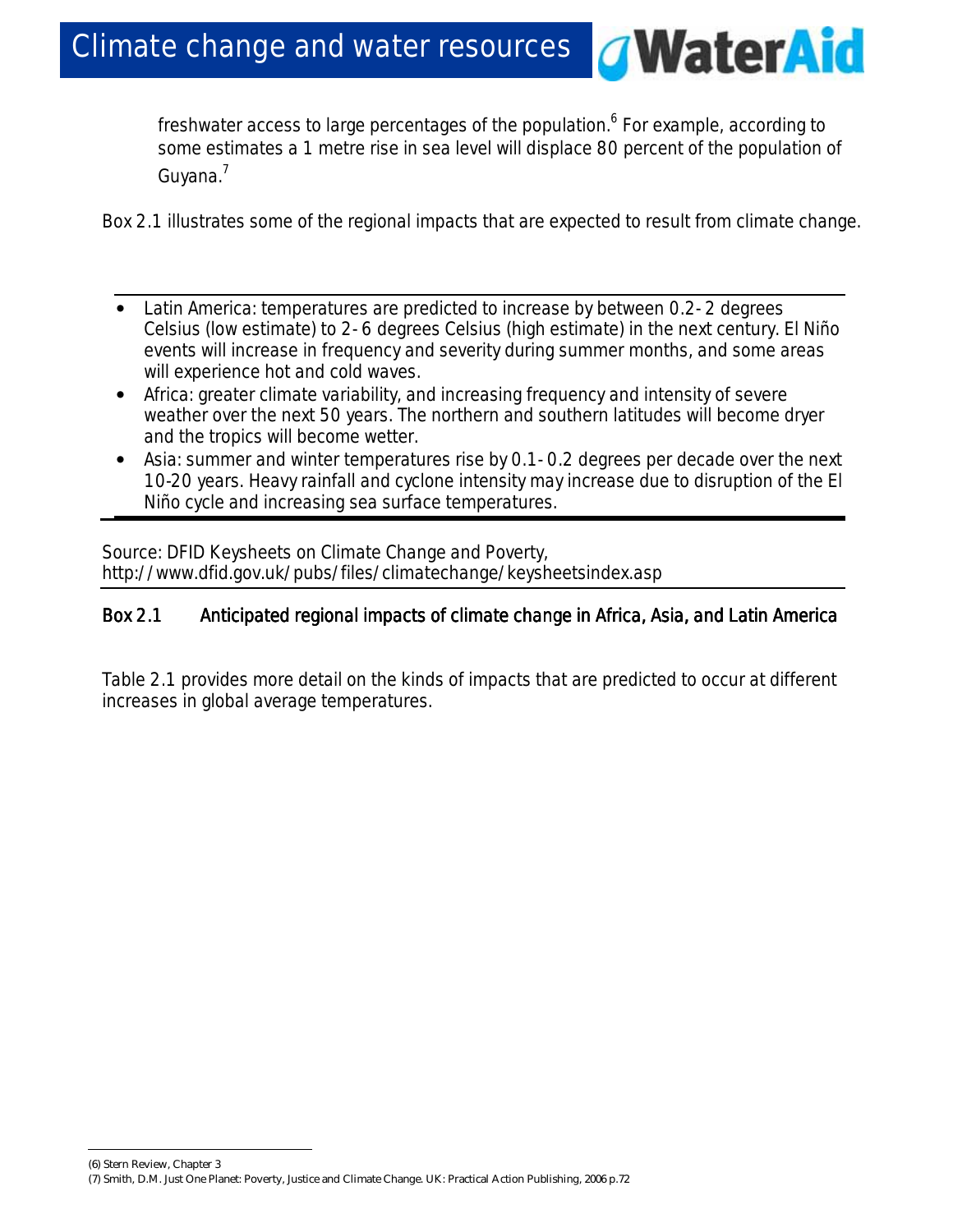## *Table 2.1* Highlights of possible climate impacts

| Temp<br>rise (°C)                                                                                                                                                                                                                                                                                                                                                                                                                                                                                                                                                                                                                                                                                  | Water                                                                                                                                                                                                                                                                                                                                                                                                                                                                                                                                                                                                                                                                                              | Food                                                                                                                                                    | <b>Health</b>                                                                                                                                                                                                                    | Land                                                                                                                                                         | <b>Environment</b>                                                                                                                                                                                                                                                                            | <b>Abrupt and Large-</b><br><b>Scale Impacts</b>                                                                                                                 |
|----------------------------------------------------------------------------------------------------------------------------------------------------------------------------------------------------------------------------------------------------------------------------------------------------------------------------------------------------------------------------------------------------------------------------------------------------------------------------------------------------------------------------------------------------------------------------------------------------------------------------------------------------------------------------------------------------|----------------------------------------------------------------------------------------------------------------------------------------------------------------------------------------------------------------------------------------------------------------------------------------------------------------------------------------------------------------------------------------------------------------------------------------------------------------------------------------------------------------------------------------------------------------------------------------------------------------------------------------------------------------------------------------------------|---------------------------------------------------------------------------------------------------------------------------------------------------------|----------------------------------------------------------------------------------------------------------------------------------------------------------------------------------------------------------------------------------|--------------------------------------------------------------------------------------------------------------------------------------------------------------|-----------------------------------------------------------------------------------------------------------------------------------------------------------------------------------------------------------------------------------------------------------------------------------------------|------------------------------------------------------------------------------------------------------------------------------------------------------------------|
| $1^{\circ}$ C                                                                                                                                                                                                                                                                                                                                                                                                                                                                                                                                                                                                                                                                                      | Small glaciers in<br>the Andes<br>disappear<br>completely,<br>threatening water<br>supplies for 50<br>million people                                                                                                                                                                                                                                                                                                                                                                                                                                                                                                                                                                               | Modest increases in<br>cereal yields in<br>temperate regions                                                                                            | At least 300,000<br>people each year<br>die from climate<br>related diseases<br>(predominantly)<br>diarrhoea, malaria,<br>and malnutrition)<br>Reduction in winter<br>mortality in higher<br>latitudes (Northern<br>Europe, USA) | Permafrost<br>thawing damages<br>buildings and<br>roads in parts of<br>Canada and<br><b>Russia</b>                                                           | At least 10 percent of<br>land species facing<br>extinction (according<br>to one estimate) 80<br>percent bleaching of<br>coral reefs, including<br><b>Great Barrier Reef</b>                                                                                                                  | <b>Atlantic Thermohaline</b><br><b>Circulation starts to</b><br>weaken                                                                                           |
| $2^{\circ}$ C                                                                                                                                                                                                                                                                                                                                                                                                                                                                                                                                                                                                                                                                                      | Potentially 20 - 30<br>percent decrease in<br>water availability in<br>some vulnerable<br>regions, e.g.<br>Southern Africa and<br>Mediterranean                                                                                                                                                                                                                                                                                                                                                                                                                                                                                                                                                    | Sharp declines in<br>crop yield in tropical<br>regions $(5 - 10)$<br>percent in Africa)                                                                 | $40 - 60$ million<br>more people<br>exposed to malaria<br>in Africa                                                                                                                                                              | Up to 10 million<br>more people<br>affected by coastal<br>flooding each year                                                                                 | $15 - 40$ percent of<br>species facing<br>extinction (according<br>to one estimate).<br><b>High risk of extinction</b><br>of Arctic species,<br>including polar bear<br>and caribou                                                                                                           | <b>Potential for</b><br><b>Greenland ice sheet</b><br>to begin melting<br>irreversibly,<br>accelerating sea level<br>rise and committing<br>world to an eventual |
| 3°C                                                                                                                                                                                                                                                                                                                                                                                                                                                                                                                                                                                                                                                                                                | In Southern<br>Europe, serious<br>droughts occur<br>once every 10<br>years $1 - 4$ billion<br>more people suffer<br>water shortages,<br>while $1 - 5$ billion<br>gain water, which<br>may increase flood<br>risk                                                                                                                                                                                                                                                                                                                                                                                                                                                                                   | 150 - 550 additional<br>millions at risk of<br>hunger (if carbon<br>fertilisation weak)<br>Agricultural yields in<br>higher latitudes<br>likely to peak | $1 - 3$ million more<br>people die from<br>malnutrition (if<br>carbon fertilisation<br>weak)                                                                                                                                     | $1 - 170$ million<br>more people<br>affected by coastal<br>flooding each year                                                                                | $20 - 50$ percent of<br>species facing<br>extinction (according<br>to one estimate),<br>including $25 - 60$<br>percent mammals, 30<br>-40 percent birds<br>and $15 - 70$ percent<br><b>butterflies in South</b><br>Africa. Onset of<br><b>Amazon forest</b><br>collapse (some<br>models only) | 7m sea level rise.<br>Rising risk of abrupt<br>changes to<br>atmospheric<br>circulations, e.g. the<br>monsoon.                                                   |
| $4^\circ \text{C}$                                                                                                                                                                                                                                                                                                                                                                                                                                                                                                                                                                                                                                                                                 | Potentially 30 -50<br>percent decrease in<br>water availability in<br>Southern Africa and<br>Mediterranean                                                                                                                                                                                                                                                                                                                                                                                                                                                                                                                                                                                         | <b>Agricultural yields</b><br>decline by 15-35<br>percent in Africa,<br>and entire regions<br>out of production<br>(e.g. parts of<br>Australia)         | Up to 80 million<br>more people<br>exposed to malaria<br>in Africa                                                                                                                                                               | $7 - 300$ million<br>more people<br>affected by coastal<br>flooding each year                                                                                | <b>Loss of around half</b><br><b>Arctic tundra. Around</b><br>half of all the world's<br>nature reserves<br>cannot fulfil<br>objectives                                                                                                                                                       |                                                                                                                                                                  |
| 5°C                                                                                                                                                                                                                                                                                                                                                                                                                                                                                                                                                                                                                                                                                                | <b>Possible</b><br>disappearance of<br>large glaciers in<br>Himalayas,<br>affecting one-<br>quarter of China's<br>population and<br>hundreds of millions<br>in India                                                                                                                                                                                                                                                                                                                                                                                                                                                                                                                               | <b>Continued increase</b><br>in ocean acidity<br>seriously disrupting<br>marine ecosystems<br>and possibly fish<br><b>stocks</b>                        |                                                                                                                                                                                                                                  | Sea level rise<br>threatens small<br>islands, low-lying<br>coastal areas<br>(Florida) and major<br>world cities such<br>as New York,<br>London, and<br>Tokyo |                                                                                                                                                                                                                                                                                               |                                                                                                                                                                  |
| More<br>than $5^{\circ}$ C                                                                                                                                                                                                                                                                                                                                                                                                                                                                                                                                                                                                                                                                         | The latest science suggests that the Earth's average temperature will rise by even more than 5 or 6℃ if emissions continue to grow<br>and positive feedbacks amplify the warming effect of greenhouse gases (e.g. release of carbon dioxide from soils or methane from<br>permafrost). This level of global temperature rise would be equivalent to the amount of warming that occurred between the last age<br>and today - and is likely to lead to major disruption and large-scale movement of population. Such "socially contingent" effects could<br>be catastrophic, but are currently very hard to capture with current models as temperatures would be so far outside human<br>experience. |                                                                                                                                                         |                                                                                                                                                                                                                                  |                                                                                                                                                              |                                                                                                                                                                                                                                                                                               |                                                                                                                                                                  |
| Notes:<br>As colours move from yellow to red, they indicate increasing severity of impacts.<br>This table shows illustrative impacts at different degrees of warming. Some of the uncertainty is captured in the ranges shown, but there will be<br>additional uncertainties about the exact size of impacts (more detail in Box 3.2). Temperatures represent increases relative to pre-industrial<br>levels. At each temperature, the impacts are expressed for a 1 $\mathbb C$ band around the central temperature, e.g. 1 $\mathbb C$ represents the range 0.5 –<br>1.5 °C etc. Numbers of people affected at different temperatures assume population and GDP scenarios for the 2080s from the |                                                                                                                                                                                                                                                                                                                                                                                                                                                                                                                                                                                                                                                                                                    |                                                                                                                                                         |                                                                                                                                                                                                                                  |                                                                                                                                                              |                                                                                                                                                                                                                                                                                               |                                                                                                                                                                  |

Intergovernmental Panel on Climate Change (IPCC). Figures generally assume adaptation at the level of an individual or firm, but not economywide adaptations due to policy intervention (covered in Part V).

Source: Stern Review, Chapter 3.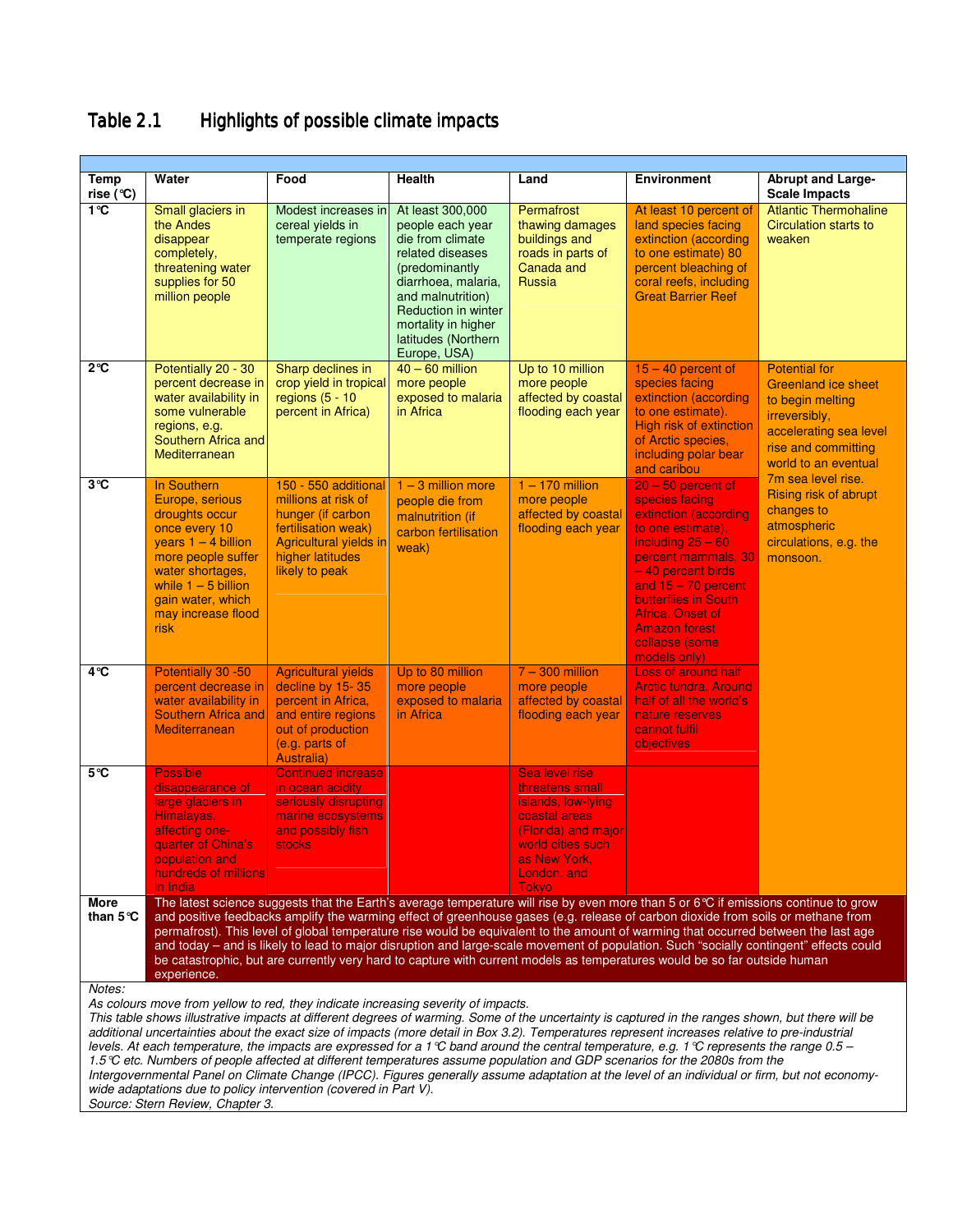

## *Figure 2.1 Examples of impacts from climate change in Africa*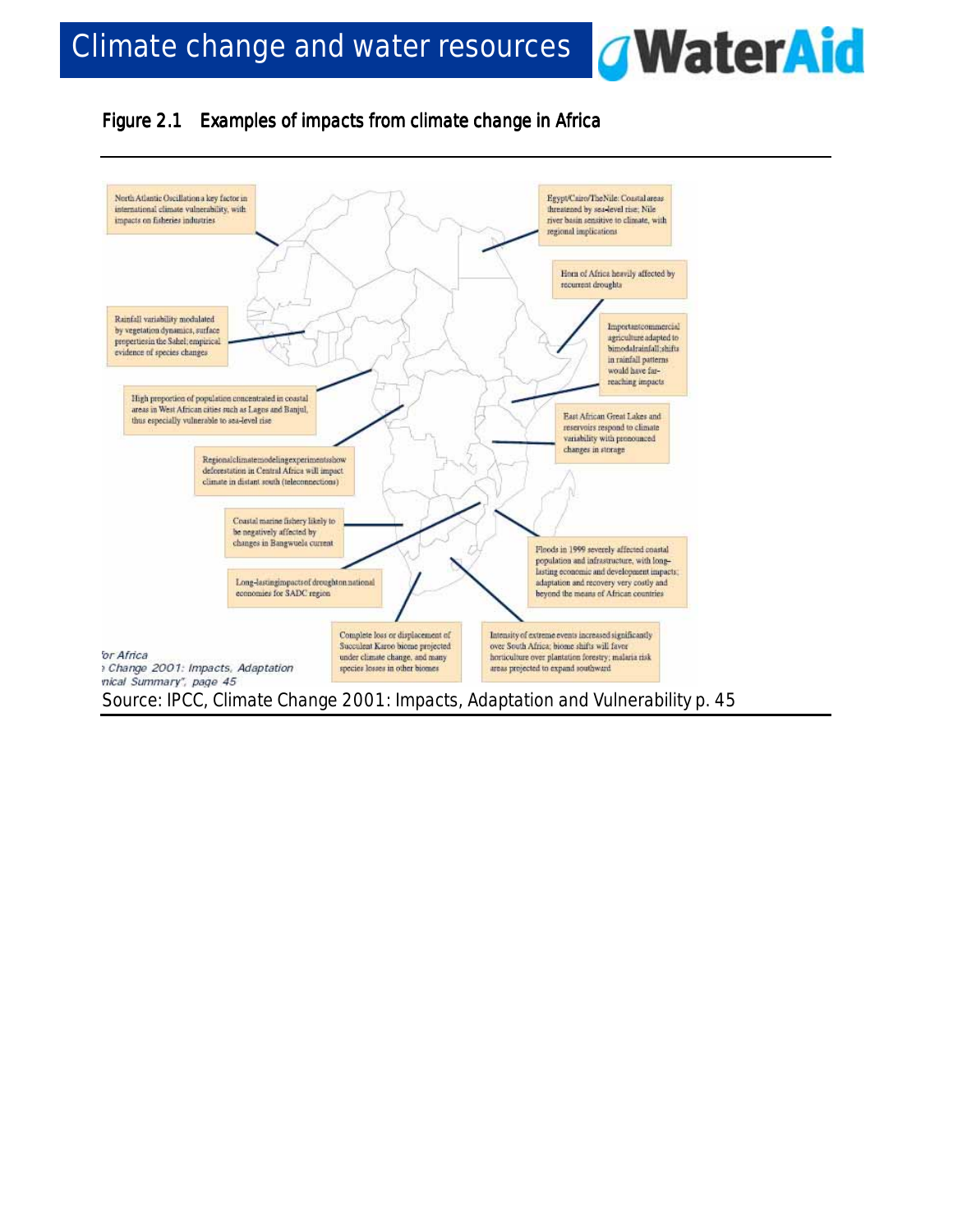| Table 2.2                           | Examples of climate change impacts in Asia                                                                                                                                                                                                                                                                                                                                                                                                                                   |
|-------------------------------------|------------------------------------------------------------------------------------------------------------------------------------------------------------------------------------------------------------------------------------------------------------------------------------------------------------------------------------------------------------------------------------------------------------------------------------------------------------------------------|
| <b>Boreal Asia</b>                  | • Expanded agricultural growing season<br>Increased active soil temperatures/ better soil climate<br>$\bullet$<br>Northward shift of agricultural boundary<br>$\bullet$<br>Change to timing of snowmelt and therefore altered flow regime<br>$\bullet$<br>Decrease in dry summer season water flow<br>۰                                                                                                                                                                      |
| <b>Arid &amp; Semi-Arid</b><br>Asia | Exacerbation of threats caused by land use/ cover change & population pressures<br>$\bullet$<br>Significant increase in surface air temperatures<br>Increased evapotranspiration in plants<br>Acute water shortages                                                                                                                                                                                                                                                          |
| <b>Temperate Asia</b>               | Significant surface warming & rainfall pattern shifts<br>$\bullet$<br>Increased plant respiration & saturation deficits, decreased agricultural<br>productivity<br>Intensification of climatic hazards (e.g. floods, droughts, sea level rise, storm<br>۰<br>surges                                                                                                                                                                                                          |
| <b>Tropical Asia</b>                | Changes to hydrological regime<br>$\bullet$<br>Increased flooding, water logging, salinity caused by higher runoff in some river<br>$\bullet$<br><b>basins</b><br>Decreased surface runoff in some basins due to increased evaporation<br>۰<br>Changes in freshwater availability in coastal regions<br>$\bullet$<br>Sea level rise, leading to inundation of low-lying areas, shoreline retreat, changes<br>$\bullet$<br>to water table, salinisation/acidification of soil |
|                                     | Source: IPCC, Climate Change 2001: Impacts, Adaptation and Vulnerability                                                                                                                                                                                                                                                                                                                                                                                                     |

## 2.3 CLIMATE CHANGE AND THE HYDROLOGICAL CYCLE

## *2.3.1 Introduction 2.3.1 Introduction*

Because much of the solar energy received by the Earth is used to drive the hydrological cycle, higher levels of solar energy trapped in the atmosphere will lead to an intensification of this cycle, resulting in changes in precipitation patters. These changes will result in increased floods and drought, which will have significant impacts on the availability of freshwater. These impacts on freshwater will be further compounded by rising sea levels, and melting glaciers.

# *2.3.2 Floods and d 2.3.2 Floods and d drought*

 $\overline{a}$ 

Warmer average global temperatures mean greater evaporation, with a warmer atmosphere able to hold more moisture aloft that can fall as precipitation, increasing the potential for flooding. There are a number of factors that contribute to flood risks implied by a warmer climate, including:

- more frequent wet spells in middle/ high latitude winters;
- more intense mid-latitude storms;
- increased frequency of extreme precipitation events;
- increased magnitudes of precipitation events of high intensity; and
- $\bullet$  land use changes and surface degradation (for example, deforestation and urbanisation) $^8$ .

The combination of more intense and frequent storms with land use changes is already proving to be deadly for the world's vulnerable populations. In 2004, a tropical storm that killed 18 people in the Dominican Republic resulted in the deaths of 3000 people across the border in

<sup>(8) &</sup>quot;Climate Changes the Water Rules: how water managers can cope with tomorrow's climate change", p. 23 http://www.waterandclimate.org/report.htm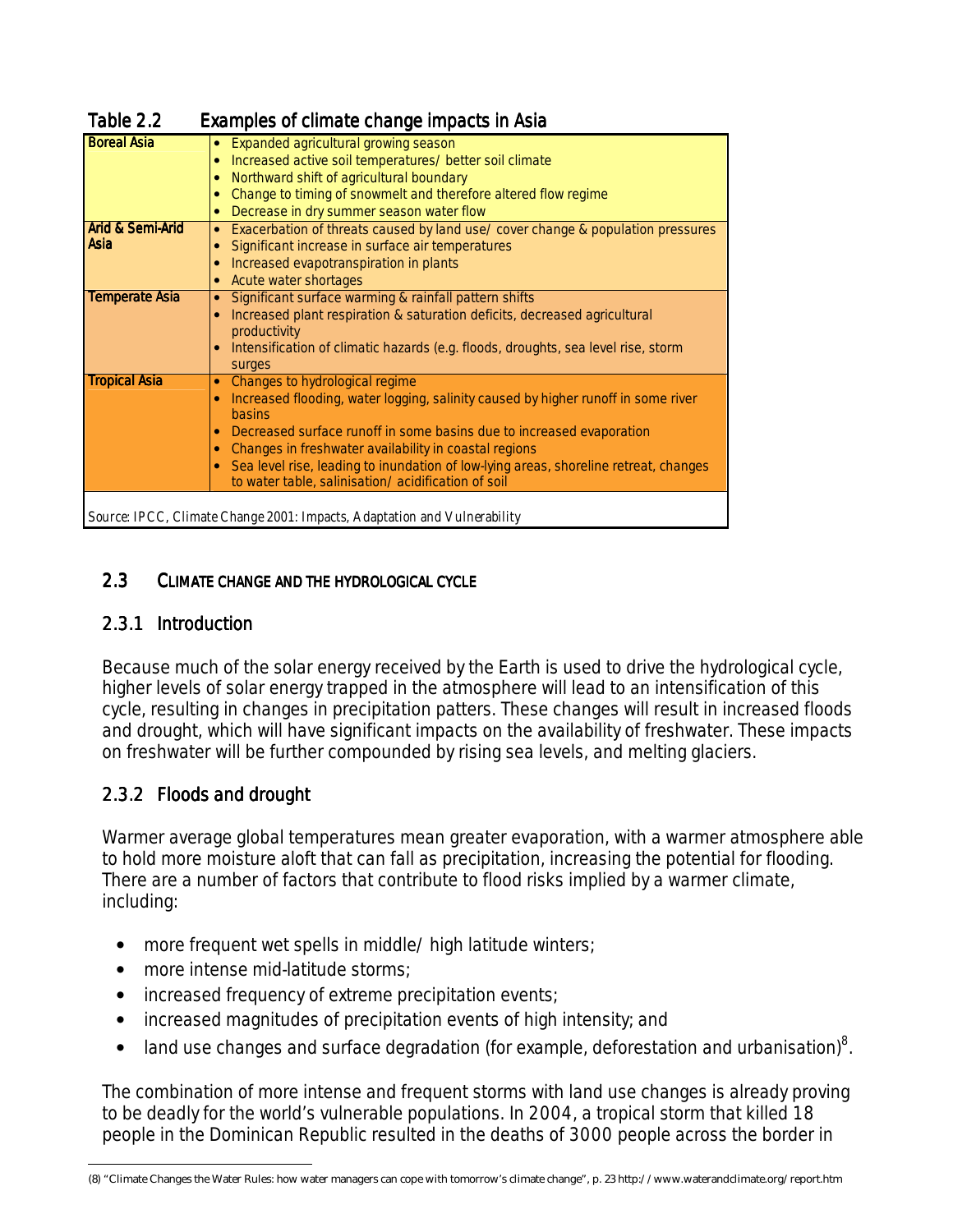Haiti; the difference has been attributed to deforestation, and the destruction of mangrove forests that are essential to coastal defence. Moreover, in South East Asia, areas with healthy mangrove and tree cover were significantly less likely to have experienced major damage as a result of the 2004 tsunami.<sup>9</sup>

*A***WaterAid** 

In drier regions, however, even a slight rise in temperatures will lead to greater loss of moisture, exacerbating drought and desertification. Drought will lead to decreased water availability and water quality for populations in many water-scarce regions, particularly in southern Africa, north Africa, Central America and central Asia.<sup>10</sup> When less precipitation and higher temperatures occur simultaneously, the availability of water resources is reduced even further while evaporation is increased, leading to a vicious cycle.  $11$  In Sub-Saharan Africa, for example, long periods of drought are becoming more common and are predicted to become more widespread. While some farmers have been able to survive by selecting seed varieties based on changing conditions, poorer farmers have not been as able to adapt.

## *2.3.3 Rising s 2.3.3 Rising sRising sea levels*

Melting of ice (see *Section 2.3.4*) and thermal expansion of oceans as a result of increased average temperatures will result in rising sea levels. Sea levels have already risen between 10- 20 cm over pre-industrial averages and are expected to rise further by up to one metre during the 21 Century.<sup>12</sup> Changes in sea level will increase coastal erosion, and flooding of wetlands and lowlands. It will also have a significant impact on the availability of freshwater:

- groundwater resources in coastal plains are potentially vulnerable to salinisation from rising sea levels, due to their low elevation and hydraulic gradient;
- salt water intrusion in the lower reaches of the deltas will be exacerbated by predicted rises in sea levels; and
- reduced protective capacity from extreme storms and floods, as higher sea levels provide a higher base for storm surges. <sup>13</sup>

# *2.3.4 Melting 2.3.4 Melting g glaciers laciers laciers*

Scientists are especially concerned about the Arctic, where the effects of climate change are being felt more quickly and severely than anywhere else on the planet. Arctic temperatures increased by about 5 degrees during the  $20<sup>th</sup>$  Century – 10 times faster than the global average. Snow cover has declined by some 10 percent in the mid-high latitudes of the Northern Hemisphere since the late 1960s and, in the Russian Arctic, buildings are collapsing because of thawing permafrost under the foundations.

The dramatic changes occurring in the Arctic are being felt around the world: melting glaciers contribute to rising sea levels, and also increased flash floods as river basins fill more quickly and with a greater volume of water, with the resulting impacts on freshwater availability. During dry seasons, water supplies are dramatically reduced due to reduced availability of glacial melt to fill streams and rivers.

(11) "Climate Changes the Water Rules", p. 23

 $\overline{a}$ 

(12) IPCC, "Climate Change 2001: Impacts, Adaptation and Vulnerability" (2001) www.ipcc.ch

(13) "Climate Changes the Water Rules" p. 18-19

<sup>(9)</sup> Secretariat of the Convention on Biological Diversity, 2006

<sup>(10)</sup> Smith, D.M. Just One Planet: Poverty, Justice and Climate Change. UK: Practical Action Publishing, 2006 p.21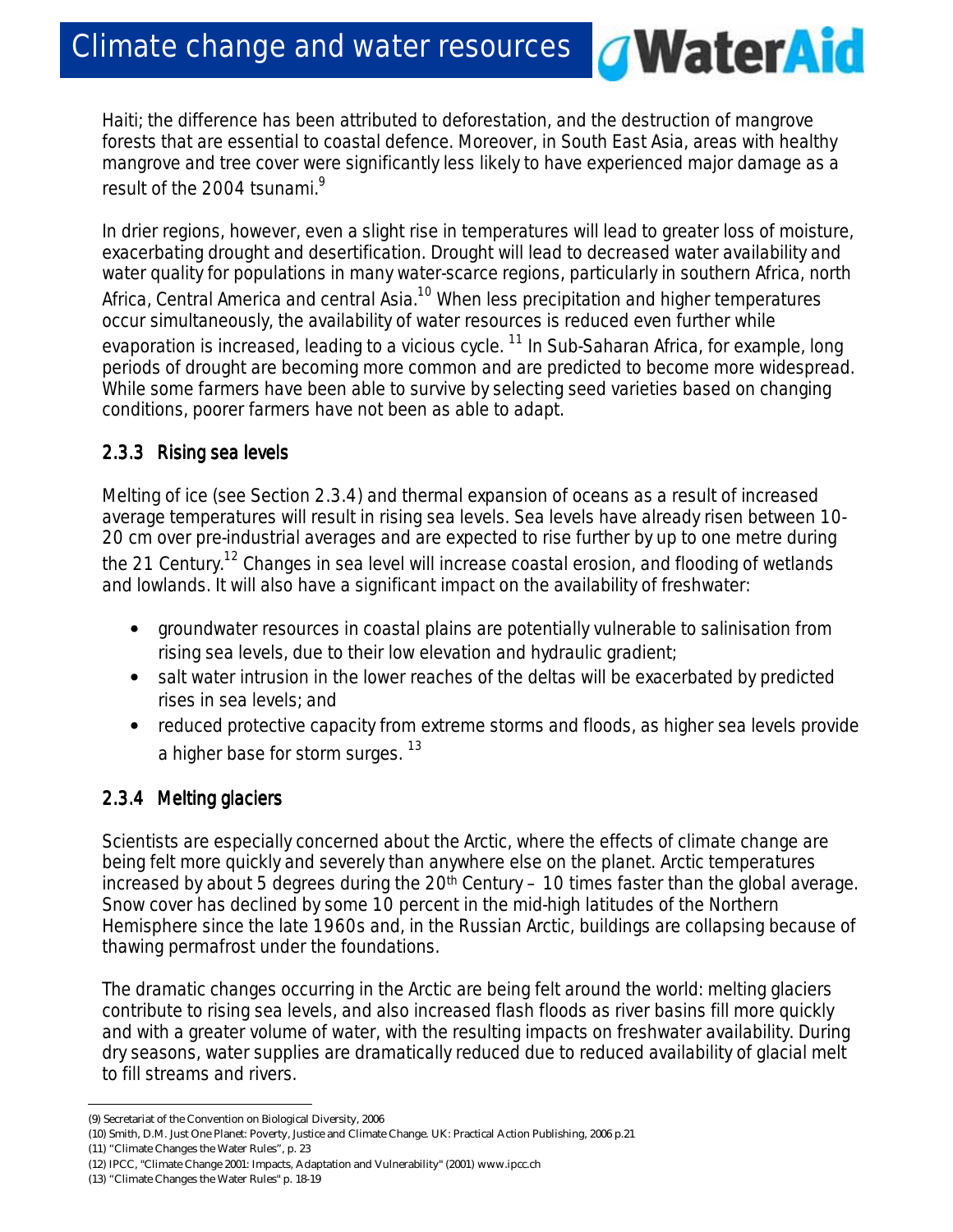Furthermore, thawing permafrost in the Arctic is releasing methane, a gas which has a very high global warming impact. This will act as a further feedback mechanism, accelerating ongoing climate change.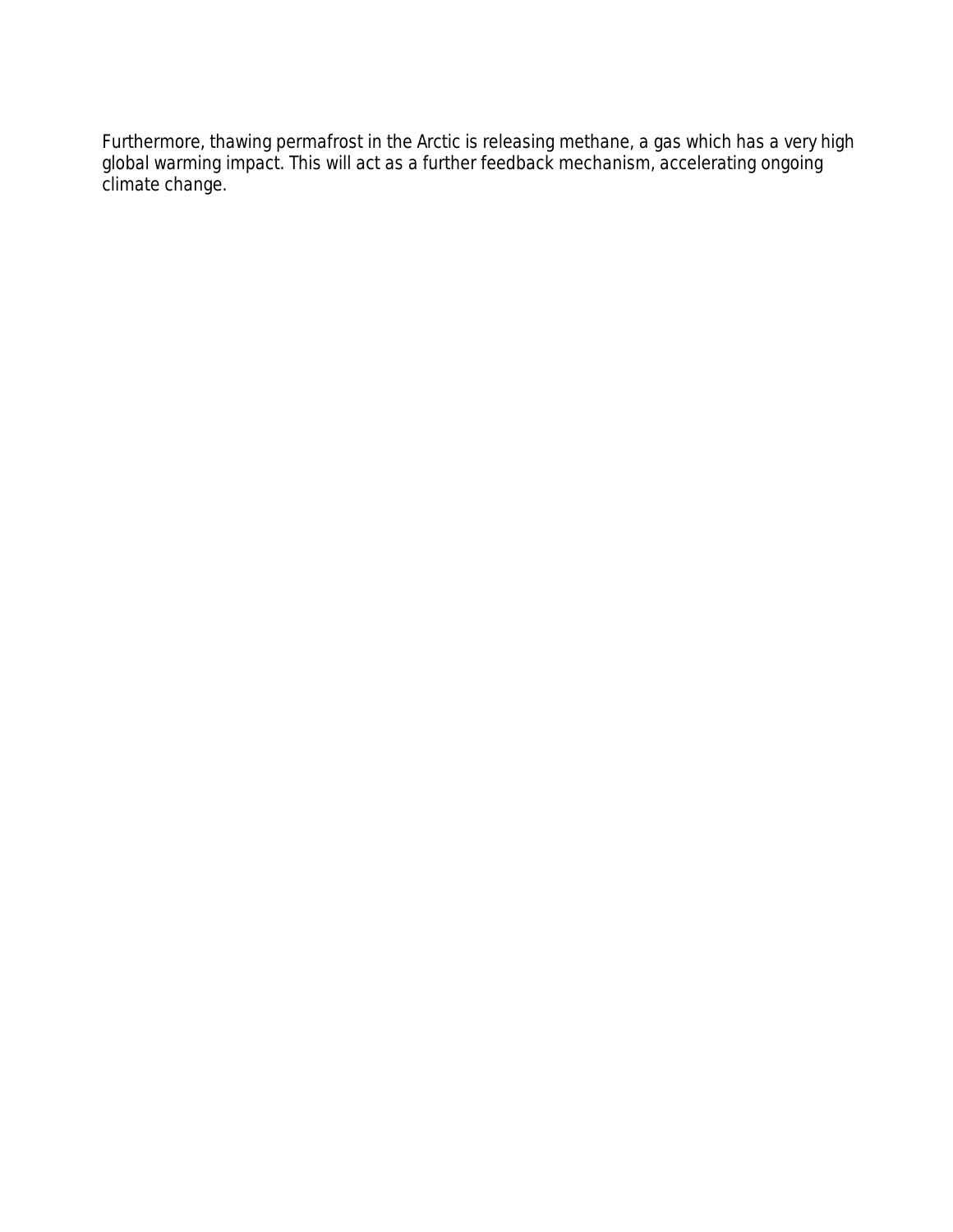**WaterAid**  $\overline{a}$ 

# 3 CLIMATE CHANGE AND THE POOR

# 3.1 *OVERVIEW*

Climate change is having, and will continue to have, the greatest impact upon the lives of the poor in developing countries. Most developing countries are in tropical or arid regions, which will experience climate change sooner and on a greater magnitude than temperate regions.

Further, the poor tend to be more vulnerable to the impacts of climate change. The poor are generally forced to inhabit land (floodplains, steep unstable slopes or exposed coastlines) that increases their exposure to climate risks. Developing countries also tend to be very reliant on climate-sensitive natural resources, such as agriculture, and have limited capacity to withstand and recover from the resulting storms, floods, droughts, disease outbreaks, and disruptions to food and water supplies as a result of climate change.

# 3.2 *IMPACT OF CLIMATE MPACT OF CLIMATE C LIMATE CHANGE ON THE HANGE ON THE ON THE MDGS*

Climate change will compromise development spending, and hence effective progress towards achievement of the Millennium Development Goals (MDGs, see *Box 3.1*). Official Development Assistance (ODA) is expected to increase by up to US \$50 billion by 2010, as governments and international actors seek to reduce poverty in developing countries. The OECD estimates that in six countries alone, climate change could undermine US \$1.5 billion in development assistance. <sup>14</sup>

| Country                    | ODA at risk from Climate Change |  |  |  |
|----------------------------|---------------------------------|--|--|--|
| Egypt                      | 0.5 billion                     |  |  |  |
| Uruguay                    | $3.8 - 5.6$ million             |  |  |  |
| Nepal                      | $\overline{175-260}$ million    |  |  |  |
| Fiji                       | $6.9 - 10.8$ million            |  |  |  |
| Tanzania                   | $0.12 - 0.25$ billion           |  |  |  |
| Bangladesh                 | 0.22-0.53 billion               |  |  |  |
| Source: OECD, see Footnote |                                 |  |  |  |

# *Table 3.1* ODA at risk from climate change in six countries

 $\overline{a}$ (14) OECD statistics, http://www.oecd.org/dataoecd/0/41/35842562.pdf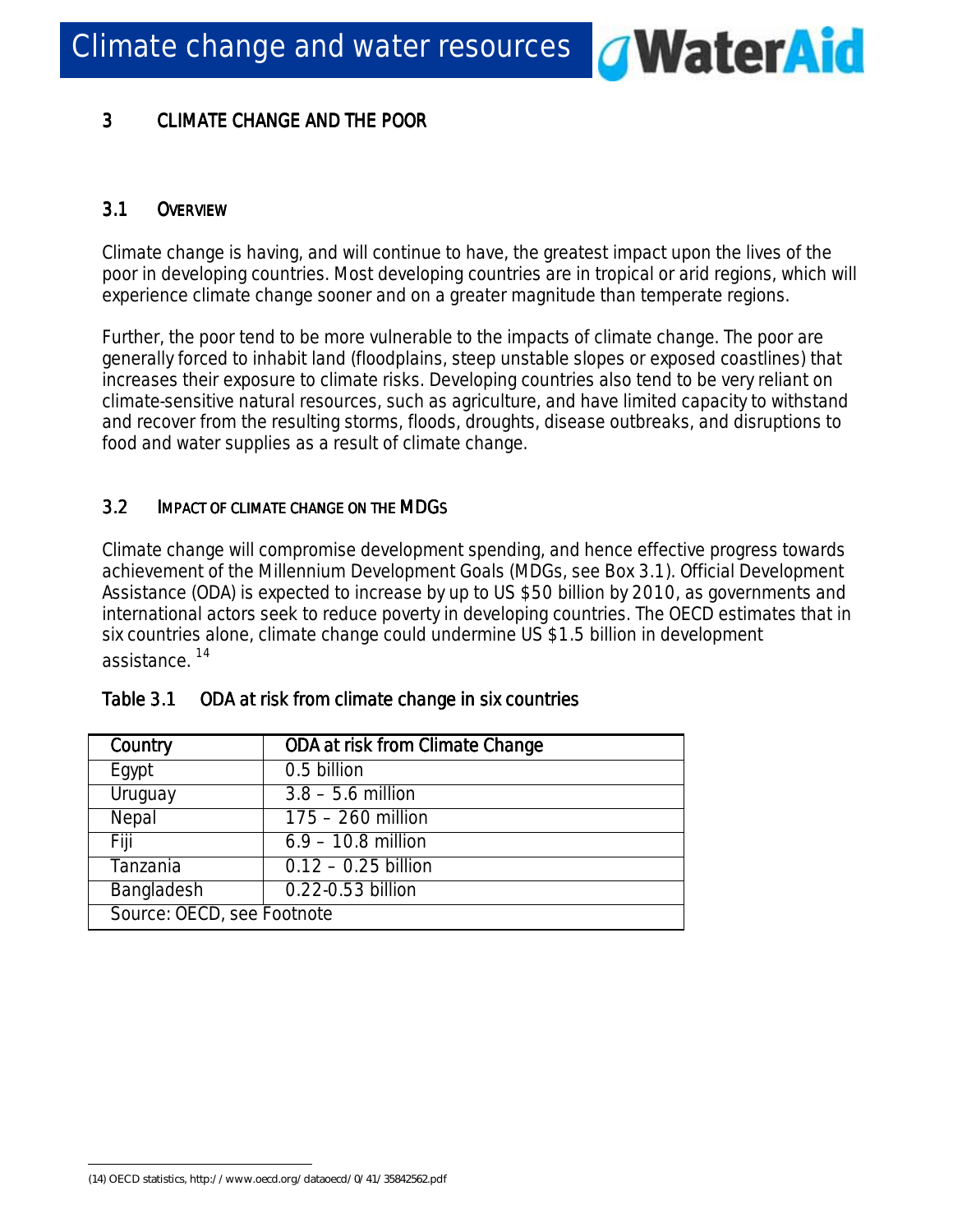## *Box 3.1 Examples of the impact of climate change on the MDGs*

- MDG1 (Poverty): Increase in temperature in India could reduce farm net revenues by 9- 25 percent;
- MDG2 (Education): In Bihar India, annual flooding shuts schools across the state for 3 months;
- MDG3 (Gender): 90 percent of victims in the 1991 Bangladesh cyclone were women and children;
- MDG 4,5,6 (Health): Incidence of Cholera increased 6-fold in Nicaragua following flooding as a result of Hurricane Mitch;
- MDG7 (Environment, including water resources): Total available water in Africa's large catchment basins of Niger, Lake Chad and Senegal, has already decreased by 40-60 percent.

#### *Source: Adapted from Multi-donor report, "Poverty and Climate Change: Reducing the vulnerability of the poor through adaptation", http://www.eldis.org/static/DOC11253.htm*

As explained in 'Just One Planet', "The nexus between climate change and poverty imperils the MDGs. In a warmer world, extreme poverty will be harder to beat, the incomes of the poorest will shrink not grow, education will fall further out of reach for poor families, disease will increase not decline and investment in safe water and sanitation will get riskier."<sup>15</sup>

A major factor in the reduced adaptive capacity of developing countries is the projected increase in the frequency and severity of extreme weather events and natural disasters. Over two thirds of disasters are already climate-related, and these have the greatest impact on the LDCs, with 94 percent of natural disaster-related deaths occurring in developing countries.<sup>16</sup> Worldwide, 25 million people have already been displaced by natural disasters and environmental degradation, and this is estimated to increase to 50 million by 2010 and 200 million by the 2080s.<sup>17</sup> As these events become more severe, they pose a substantial risk to ODA and effective poverty reduction. In the period between the 1970s and 1990s, economic losses reported as a result of natural disasters increased five-fold, from US \$131 billion to \$629 billion. During that same period, the number of reported disasters also rose by three times, from 1 110 to 2 742.<sup>18</sup>

<sup>(15)</sup> Smith, D.M. Just One Planet: Poverty, Justice and Climate Change. UK: Practical Action Publishing, 2006 p.27

<sup>(16) &</sup>quot;An Adaptation Mosaic: a sample of the emerging World Bank work in climate change adaptation", The World Bank (February 2004)

<sup>(17)</sup> Smith, D.M. Just One Planet: Poverty, Justice and Climate Change. UK: Practical Action Publishing, 2006 p.71

<sup>(18)&</sup>quot;Up in Smoke: Threats from, and responses to, the impact of global warming on human development", Working Group on Climate Change and Development reports (October 2004)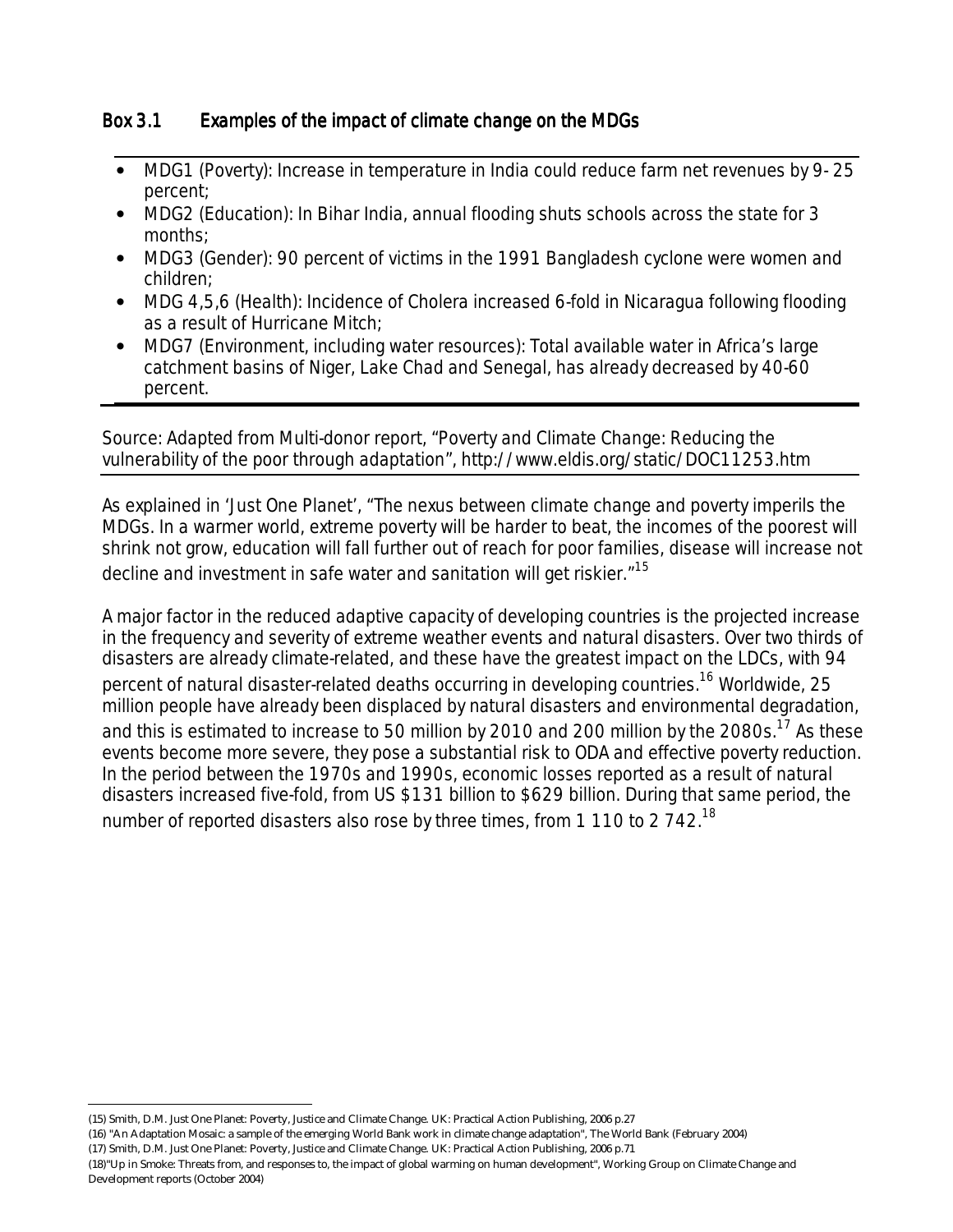• Hurricane Mitch destroyed ¾ of Honduras' GDP, and set back development by 20 years

*G***WaterAid** 

- 1998 flood in Bangladesh: losses of £3 billion, equivalent to 8 percent of country's GDP
- 1991/92 drought in Africa contracted real income by amounts ranging from 2-8 percent
- According to UNEP, economic losses due to natural disasters are doubling every 10 years

*Source: NEF (2001), "The End of Development?" http://www.neweconomics.org/gen/uploads/e\_o\_d.pdf* 

## *Box 3.2* Examples of the costs of disasters

#### 3.3 IMPACT OF CLIMATE CHANGE ON WATER RESOURCES FOR HUMAN DEVELOPMENT

Access to water plays a key role in development – it sustains human life, both through direct consumption and use in agriculture (for food security) and industrial activities. While water availability for drinking purposes is essential, it cannot be separated from wider water resource management issues. Its use for industrial purposes is important to fuel economic growth, and competing demands from households, agriculture and industry can cause conflict over water availability and use. Today, more than one billion people still lack access to safe water, while over two billion lack safe sanitation.<sup>19</sup>

- Hurricane Mitch destroyed 34 of Honduras' GDP, and set back development by 20 years
- 1998 flood in Bangladesh: losses of £3 billion, equivalent to 8 percent of country's GDP
- 1991/92 drought in Africa contracted real income by amounts ranging from 2-8 percent
- According to UNEP, economic losses due to natural disasters are doubling every 10 years

*Source: NEF (2001), "The End of Development?" http://www.neweconomics.org/gen/uploads/e\_o\_d.pdf* 

The changes to the hydrological cycle (*Section 2.3*) will deteriorate the availability of water for human populations, in terms of quantity, quality and accessibility of water supplies. These conditions will be further exacerbated by increasing natural disasters and their impacts on water for human populations.

## 3.3.1 Changes in the quantity, quality and accessibility of water supplies

## *Quantity of water*

Many of the world's countries already struggle under existing water stress from pressures such as irrigation demands, industrial pollution and water borne sewerage. These pressures will be significantly exacerbated by climate change, which for many regions will result in reduced rainfall and increasing temperatures, further reducing the availability of water for drinking, household use, agriculture and industry. As these competing demands intensify under climate change,

<sup>(19) &</sup>quot;Climate Changes the Water Rules", p. 26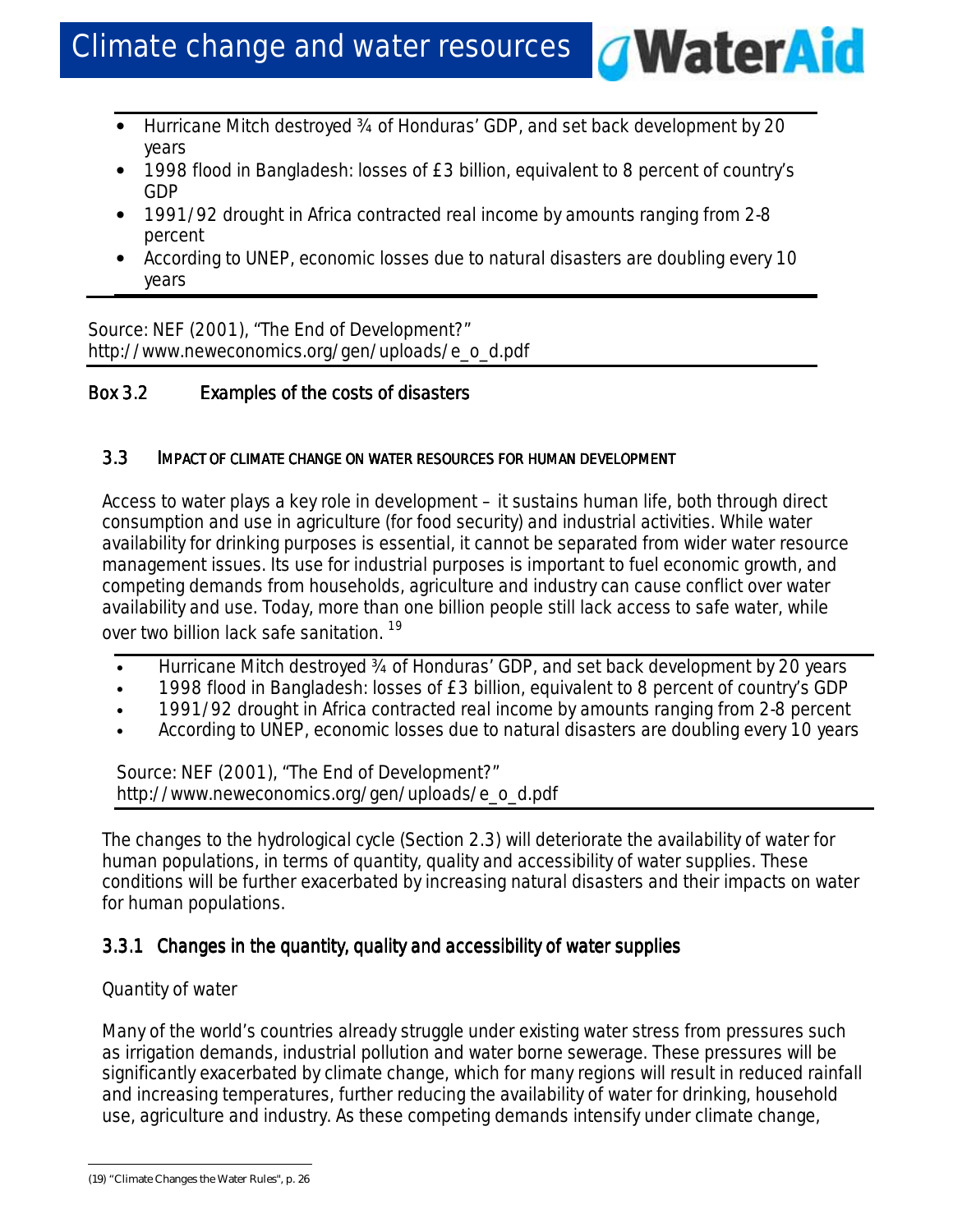effective governance for balancing water demands will become essential, particularly in the face of strong pressures to prioritise industrial uses over other uses such as drinking supplies.

The Stockholm Environment Institute estimates that, based on only a moderate climate change, by 2025 the proportion of the world's population living in countries of significant water stress will increase from approximately 34 percent (in 1995) to 63 percent.<sup>20</sup>

For example, in Africa's large catchment basins of Niger, Lake Chad and Senegal, the total available water has already decreased by 40-60 percent, and desertification has been aggravated by lower than average annual rainfall, runoff and soil moisture, especially in Northern, Southern and Western Africa. $2^1$  The consequences for water supply include smaller flows in springs and rivers, and decreasing groundwater levels.

## *Quality of water*

The quality of existing water supplies will become a further concern in some regions of the globe. Water acquires most of its geochemical and biochemical substance during its cycle from clouds to rivers, through the biosphere, soils and geological layers. Changes in the amounts or patterns of precipitation will change the route/ residence time of water in the watershed, thereby affecting its quality. As a result, regardless of quantity, water could become unsuitable as a resource if newly-acquired qualities make it unfit for the required use.<sup>22</sup> For example, in areas with relatively high water tables, or under intensive irrigation, increased evaporation due to higher temperatures will raise the concentration of dissolved salts. Further, increased flooding could raise water tables to the point where agrochemicals/ industrial wastes from soil leach into the groundwater supply.

Likewise, higher ocean levels will lead to salt water intrusion in coastal groundwater supplies, threatening the quality and quantity of freshwater access to large populations. Exacerbated by over-abstraction of groundwater inland, this is already occurring in Israel and Thailand, in small islands in the Pacific and Indian Oceans and the Caribbean Sea, as well as in some of the world's most productive deltas, such as China's Yangtze Delta and Vietnam's Mekong Delta.

## *Accessibility of water*

As (seasonal) water quantities and quality decrease as a result of intensification of the hydrological cycle, competition for available resources will intensify. Demand for agricultural and domestic water in particular increases significantly at hotter and drier times of the year. Agriculture has always been the dominant end-use of diverted water; this will only intensify with increasing needs for irrigation brought on by higher temperatures and reduced precipitation, coupled with increasing populations. Meanwhile, demands of industry are expected to become a greater issue in the competition for dwindling resources; in the event of decreasing water tables as a result of climate change, industrial needs will be forced to compete with agricultural and domestic water supply sources, and could lead to conflict.

<sup>(20)&</sup>quot;Up in Smoke: Threats from, and responses to, the impact of global warming on human development", Working Group on Climate Change and Development reports (October 2004) (21) UNFCCC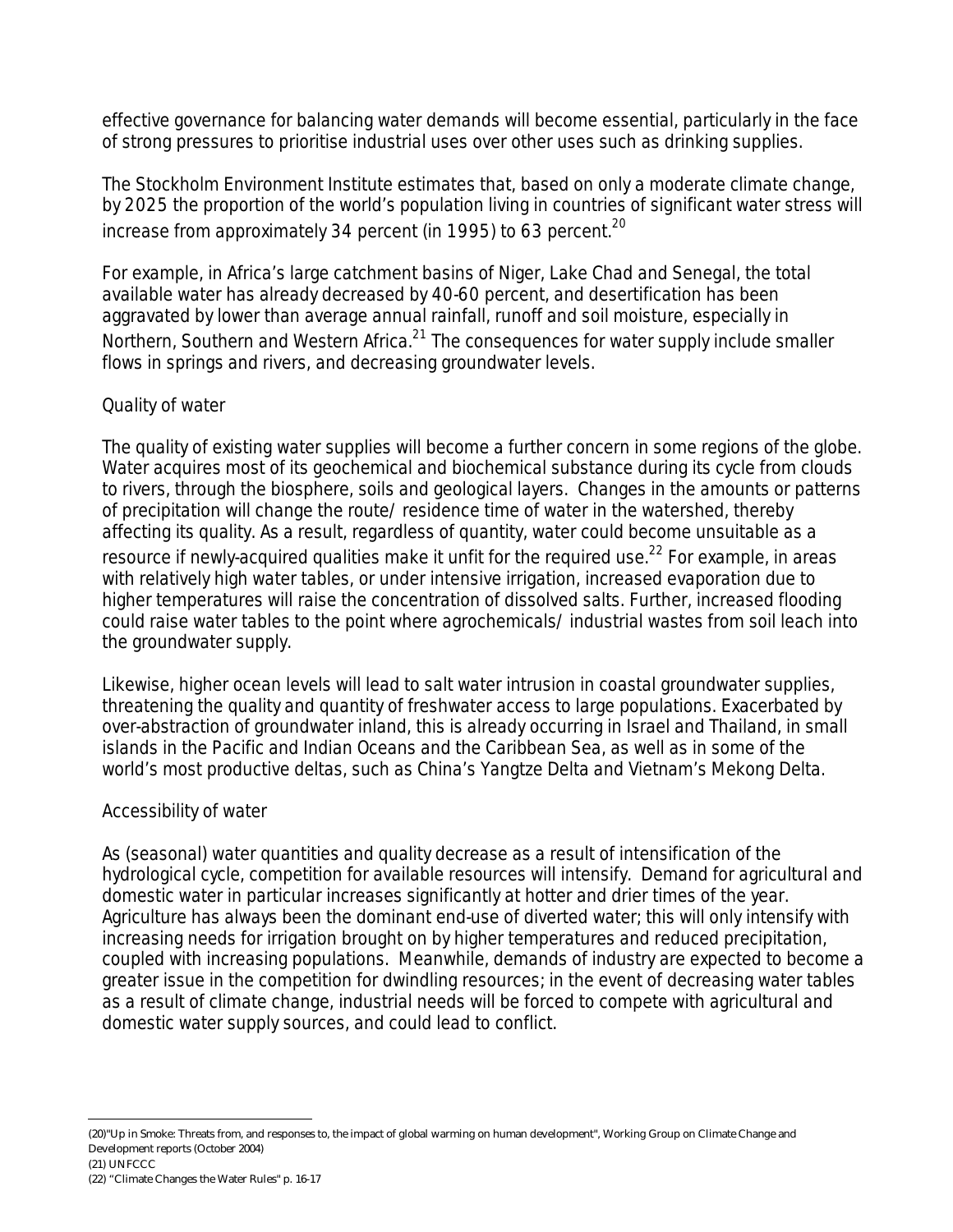## *3.3.2 Natural 3.3.2 d disasters isastersisasters*

The increase in natural disasters, primarily floods and droughts, will further exacerbate issues over water availability and water quality.

**WaterAid** 

 $\overline{a}$ 

Of particular concern are increased risks from flooding. The Intergovernmental Panel on Climate Change (IPCC) has projected that flooding and landslides pose the most widespread direct risk to human settlements from climate change. $^{23}$  The UNFCCC predicts that "a future of more severe storms and floods along the world's increasingly crowded coastlines is likely, and will be a bad combination even under the minimum scenarios forecast".<sup>24</sup> Beyond the immediate and apparent devastation caused by flooding, including loss of life and livelihoods, flooding has major impacts on water resources, and hence humans:

- overburdening of wastewater and sewer systems, leading to contamination of water supplies with subsequent outbreaks of dysentery and cholera;
- disruption of safe water supplies through damage to infrastructure;
- flood water in low-lying areas creates breeding grounds for mosquitoes with increased risk of malaria, yellow fever and dengue;
- floods can increase the incidence of diseases such as skin diseases as a result of constant contact with water; and
- inadequate nutrition following disruption of income and food distribution systems.  $25$

## 3.4 CONSEQUENCES FOR HUMAN POPULATIONS

## *3.4.1 Introduction 3.4.1 Introduction*

The predicted changes in quantity, quality and accessibility to water will have important consequences for human populations, through impacts to agriculture and food security, health, economic activity, and conflict over water resources.

## *3.4.2 Impacts to a 3.4.2 Impacts to aagriculture a griculture agriculture and food security ecurity ecurity*

Agriculture will be one of the hardest-hit sectors by climate change, reinforcing the unequal distribution of impacts. In addition to pressures caused by population growth and intensified agriculture, warmer

temperatures will lead to increased water evaporation, intensifying the need for irrigation precisely as water becomes even less available. Shiklomonov (2003) predicts that water

withdrawal for agriculture will rise from 2 600 km<sup>3</sup> in 2000 to 3 200 km<sup>3</sup> by 2025.<sup>26</sup>

Increasing supply for irrigation will simply not be feasible in many regions, particularly where irrigation capacity is not sufficiently developed to accommodate changing precipitation patterns. In sub-Saharan Africa, for example, where up to 90 percent of agriculture is rain fed, the sector accounts for 70 percent of employment and 35 percent of GNP, and changes in rainfall will have

<sup>(23) &</sup>quot;Up In Smoke", p. 18

<sup>(24)</sup> UNFCCC

<sup>(25) &</sup>quot;Climate Changes the Water Rules", p.35

<sup>(26) &</sup>quot;Climate Changes the Water Rules" p. 27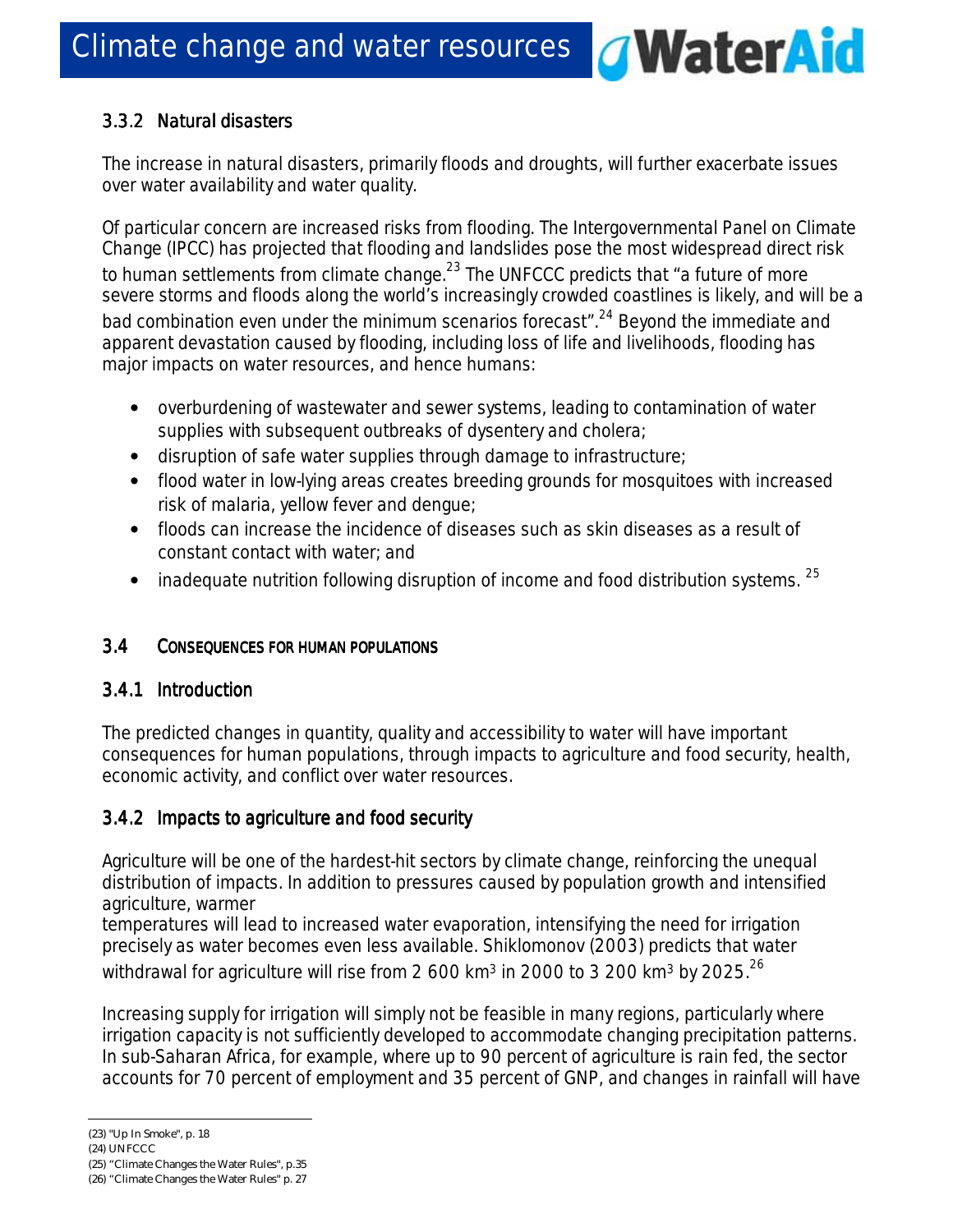a significant social and economic impact. $27$  Meanwhile, it is estimated that a temperature increase of 2-3.5 degrees Celsius in India could result in a decline in farm revenues of between 9 and 25 percent.<sup>28</sup> The International Rice Research Institute, for example, estimates that for every degree Celsius of night time temperature increase, there is at least a 10 percent decrease in rice production for the African region.<sup>29</sup> While some areas will benefit from longer growing seasons (such as northern Asia), changes in water regimes will render other areas unsuitable for traditionally-grown products, and others areas will become susceptible to new forms of crop and livestock diseases. In regions already affected by food shortage and famine, this could cause further disruptions in food supply.

## *3.4.3 Health i 3.4.3 iimpacts impacts*

Clearly, the health implications of changes to water supply are far-reaching. Currently, more than 3 million people die each year from avoidable water-related disease, $30$  most of whom are in developing countries. The effects of climate change on water will exacerbate the existing implications of water shortages on human health, as follows:

- Water-borne diseases: result from the contamination of water by human/ animal faeces, or by urine infected with pathogenic viruses/ bacteria, both of which are more likely to occur during periods of flood and therefore intensify with the projected increases in natural disasters under climate change. Diseases are transmitted directly when the water is drunk or used in food preparation.
- Water-washed diseases: those resulting from inadequate personal hygiene as a result of scarcity or inaccessibility of water (including many water-borne diseases and typhus).
- Water-based diseases: those caused by parasites that use intermediate hosts living in/ near water (e.g. guinea worm).
- Water-related diseases: borne by insect vectors that have habitats in/near water (such as malaria). For example, malaria has recently appeared in Nairobi and the highlands of Kenya, illustrating the expanding range of mosquitoes due to warmer temperatures.
- Water-dispersed diseases: infections for which the agents proliferate in fresh water and enter the human body through the respiratory tract (e.g. legionella).  $31$

Further indirect health challenges include malnutrition arising from agricultural disruption and food insecurity.

l (27) "Up In Smoke" p. 8

<sup>(28) &</sup>quot;Up in Smoke"

<sup>(29) &</sup>quot;Up In Smoke" p. 8

<sup>(30) &</sup>quot;Climate Changes the Water Rules", p.26

<sup>(31) &</sup>quot;Climate Changes the Water Rules" p. 33. Because the extent and severity of climate change remains uncertain, it is not possible to quantify the anticipated risks. This is one of the issues that makes climate change a particularly dangerous issue.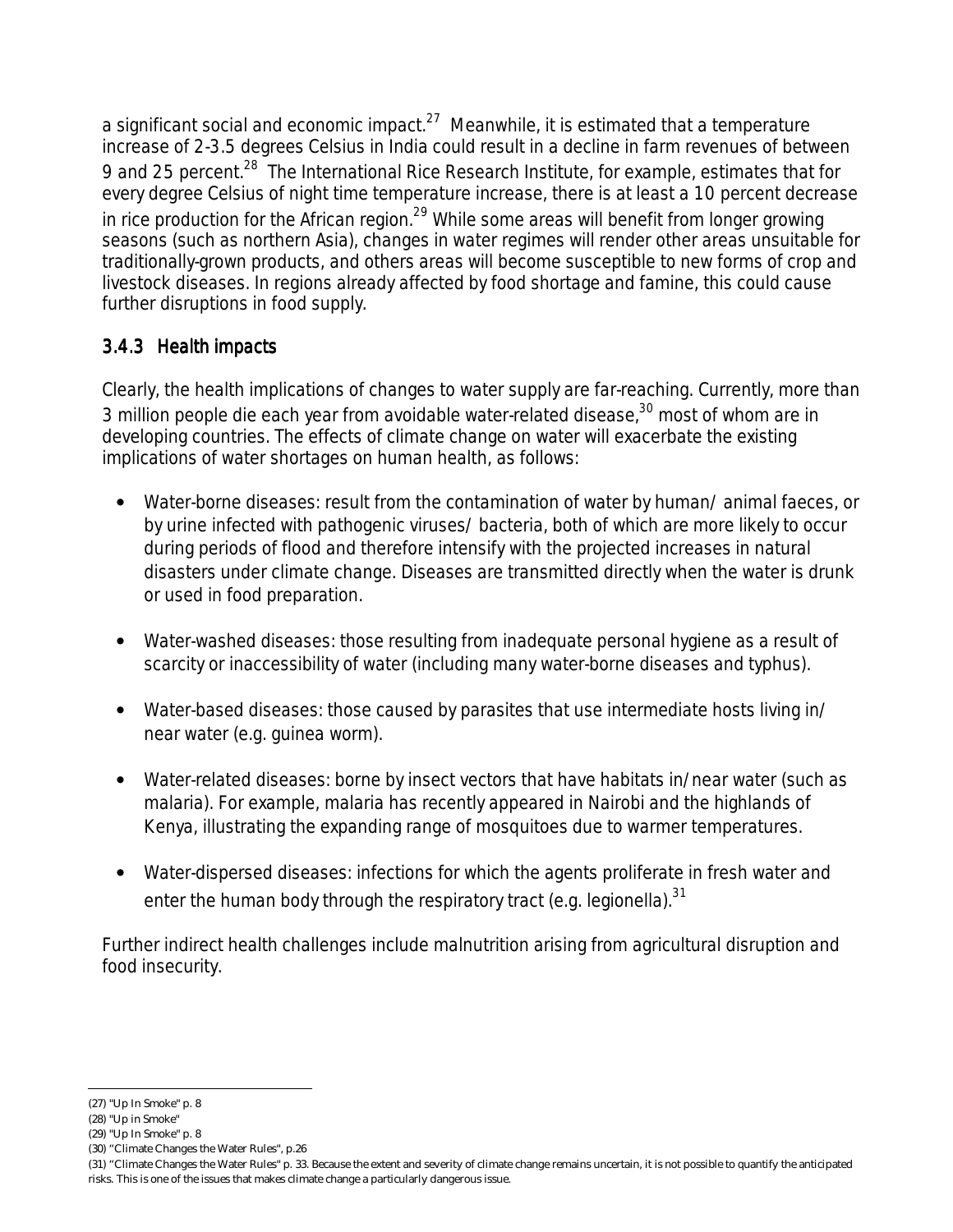## *3.4.4 Decreases in e 3.4.4 eeconomic conomic a conomic activity ctivity ctivity*

Water plays a key role in economic growth and hence development. Reductions in water quantity and quality will require people, particularly women and children, to spend increased time gathering water, detracting from employment and educational opportunities. A greater proportion of household income may need to be spent on water delivered from private sources, such as tankers, to supplement lack of water locally. Further, water is a key input to industrial uses, and decreases in water availability will reduce the amount of industry and hence inputs to the local economy.

**WaterAid** 

 $\overline{a}$ 

## *3.4.5 Conflict o 3.4.5 Conflict oover water resources esourcesesources*

Changes to accessibility of water have the potential to increase conflict, as the competing demands of private, agricultural, and industrial uses for water put pressure on resources. This may exacerbate conflict in existing water stressed areas competing locally for access to natural springs and rivers, as well as lead to conflicts on a larger international trans-boundary scale. For example, in northern Kenya, the Samburu are having to cope with changing patterns of rainfall and reductions in rainfall amount, which coupled with other pressures on the natural resources

are leading to increasing conflict among tribal groups over access to scarce water.<sup>32</sup> Whereas in Central Asia, reduced water availability for agriculture has increased tensions among the former Soviet states.

<sup>(32)</sup> Smith, D.M. Just One Planet: Poverty, Justice and Climate Change. UK: Practical Action Publishing, 2006 p.73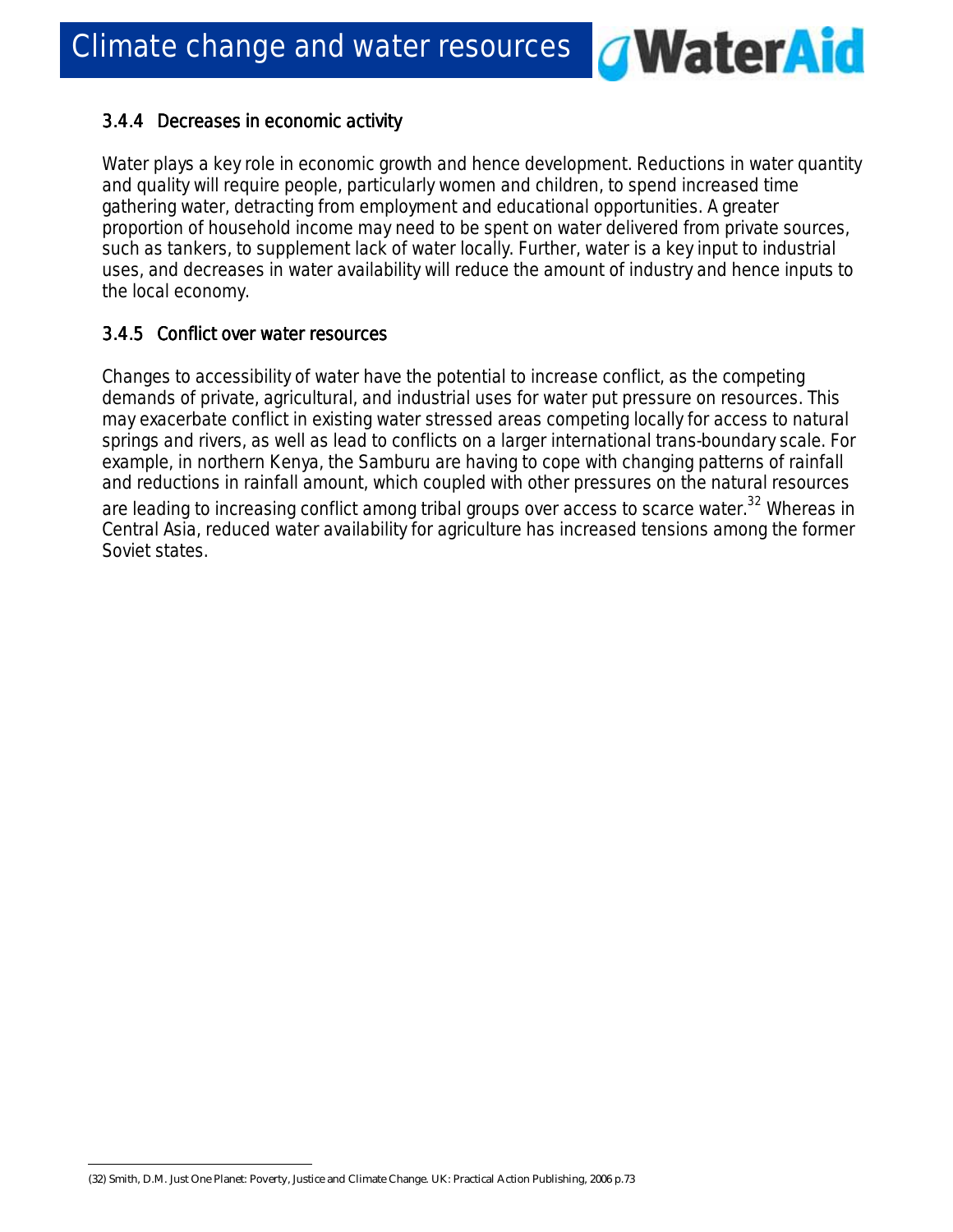#### 4 WHAT CAN BE DONE?

#### 4.1 INTRODUCTION

There are two ways to manage the risks posed by climate change: mitigation of GHGs to slow or reverse the pace of climate change, and adaptation to climate impacts to minimise their effects.

## 4.2 MITIGATION

Mitigation implies the human measures, structural and non-structural, undertaken to limit the adverse impacts of climate change by reducing the levels of GHGs in the atmosphere. This is accomplished through the development of appropriate technology for reducing emissions and/ or capturing them at their source. Examples of mitigation include measures such as energy efficiency, promotion of renewable energy sources, and carbon trading.

Mitigation of GHGs is essential to slow and eventually reverse the impact of climate change. By seeking to limit these impacts, the severity and extent of which remain largely unknown, mitigation is the most cost-effective and least risky strategy for reducing the future effects of climate change.

## 4.3 ADAPTATION

## *4.3.1 Overview 4.3.1 Overview*

The reality, however, is that climate change is already occurring; even if mitigation efforts were immediately able to reduce global carbon emissions to zero, there will be certain and ongoing impacts from climate change that need to be addressed. Adaptation describes a set of responses to the actual and potential impacts of climate change to moderate the harm or take advantage of the opportunities that climate change may bring.

This is a new, critical and urgent challenge. Climate change, as a subject, has been dominated by the natural science community and has thus been debated at a high level with an emphasis on national and international acceptance and, subsequently, mitigation. Now this top-down technical consideration of climate change needs to be met with a bottom-up community based approach. In fact the community based approach has to better inform policy and practice at the higher levels.

## *4.3.2 Adaptation and 4.3.2 d development evelopmentevelopment*

The poor prioritise risks associated with day-to-day survival, such as lack of income and poor health, over risks associated with future less familiar events. This focus on livelihoods then provides the natural entry point to engage with the poor and vulnerable to adapt to climate risk. Climate change adaptation can not simply be bolted on to development activities. It must be integrated within the development priorities of local people. A "no regrets" approach whereby adaptation provides short-term benefits, regardless of longer-term aims based on a changing climate, helps ensure initiatives are owned locally and sustainable over time.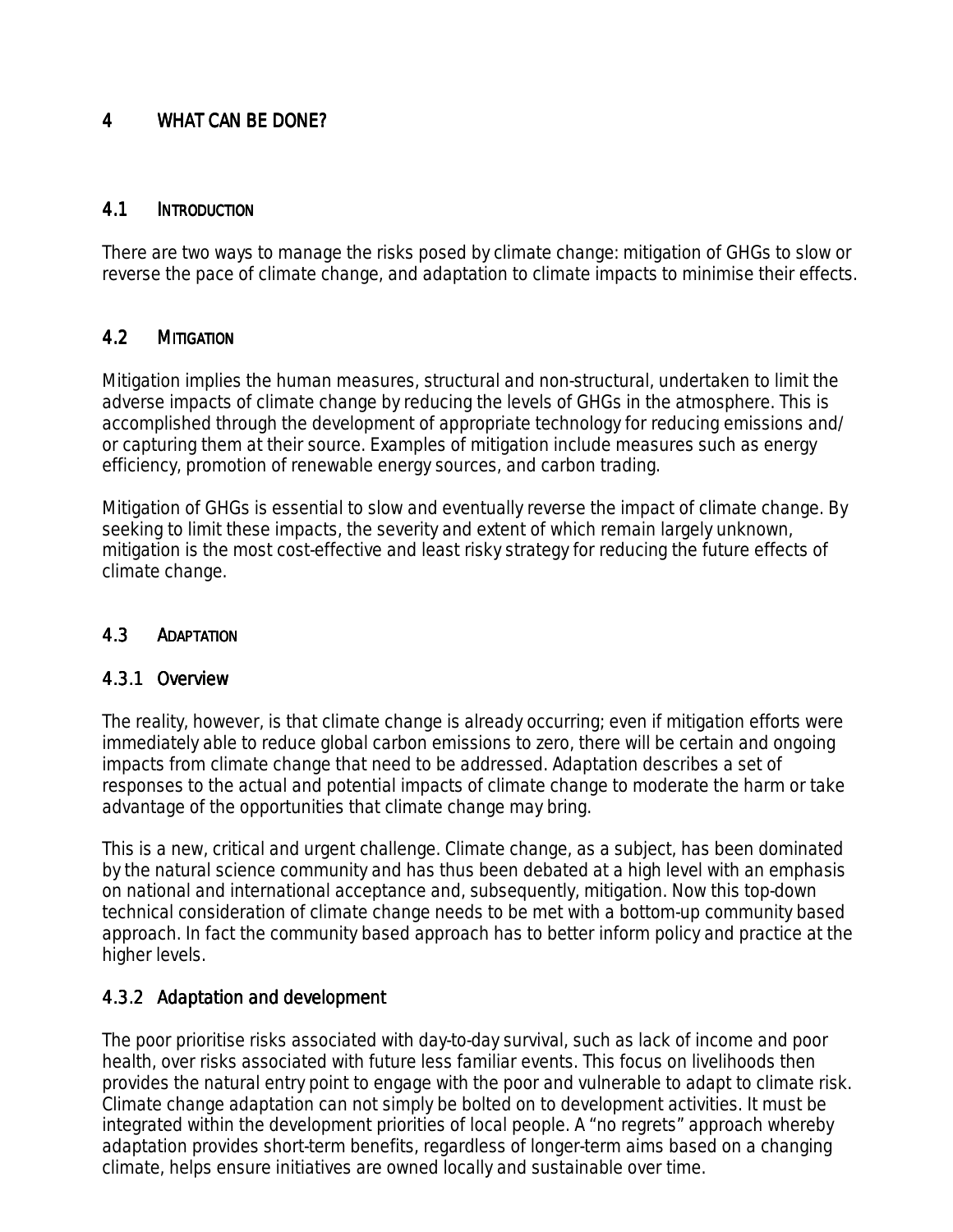Development can, by its very nature, build adaptive capacity. It can help poor countries to become less vulnerable to the impacts of climate change, by diversifying their economies and livelihoods, increasing access to markets, increasing access to education and healthcare and building social and financial safety nets. This is why targeted development of natural, physical and human capacity is essential, including, for example, investing in water catchment infrastructure, or tailoring farm management practices to projected climate variability.

*G***WaterAid** 

Adaptive capacity is also about creating the local information and conditions that are needed to support adaptation. While public awareness of climate change is increasing in the North, in most developing countries public awareness is very low. Efforts to alert vulnerable people and communities to the dangers presented by climate change are necessary to establish an understanding of the risks involved, and to make use of local capacities to build adaptability.

Adaptation should therefore be based on an understanding of local livelihoods, over-laid with an understanding of climate risks and how they impact these livelihoods.

## *4.3.3 Mal 4.3.3 Mal-adaptation adaptation adaptation*

Not all development activities will be beneficial for reducing vulnerability to climate change. Maladaptation refers to situations in which vulnerability to climate change is increased through current development paths. It is commonly caused by a lack of information, or awareness of the potential effects of development policies on other development objectives or sectors, combined with political decision making which focuses on short term goals rather than long term planning.

Agricultural interventions through research, extension or marketing policies can have unintentionally negative impacts on poor farmers, particularly in areas that experience opposing extremes in climate.

For example, agricultural production in tropical Asia is susceptible to both increasing temperatures and changing monsoon patterns. Consequently, increasing leaf surface temperatures would have a significant impact on crop metabolism and yields; however, it may also make crops more sensitive to moisture stress.

*Source: IPCC, Climate Change 2001: Impacts, Adaptation and Vulnerability*

## *Box 4.1Agricultural mal ultural malultural mal- mal-adaptation in t adaptation in tadaptation in tropical Asia ropical Asiaropical Asia*

Sustainable water and sanitation projects are characterised by a demand responsive approach and cost recovery, and are delivered within a partnership framework that integrates water resources management. However, in some situations it may be necessary to work outside of that framework, such as in cases of informal settlements or refugee situations. In those instances, short-term work that is unlikely to provide long-term sustainability might be more suitable, if supported by advocacy on the causes of the situation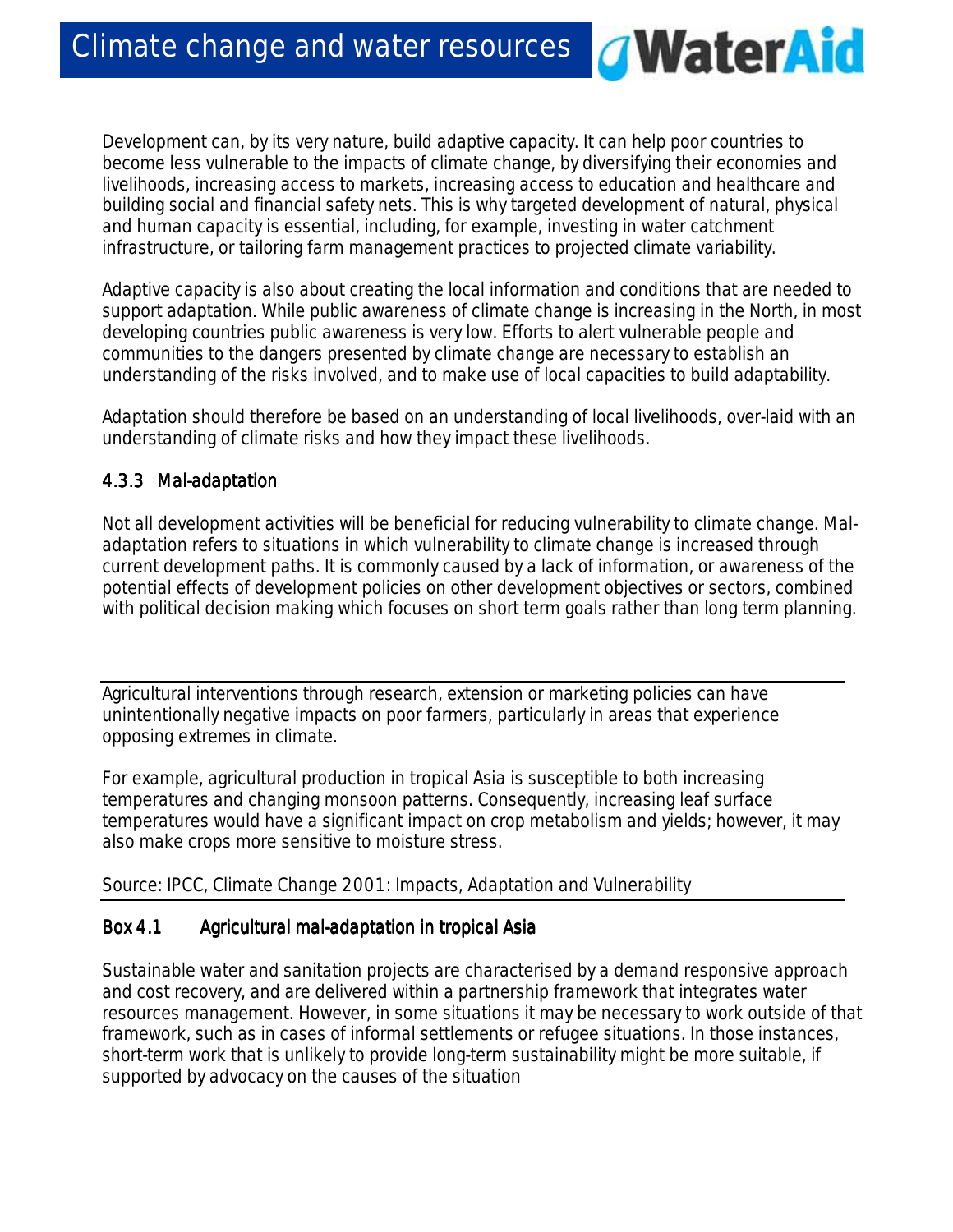## *4.3.4 The 4.3.4 economic argument for a argument for aadaptation daptation daptation*

Funding for adaptation initiatives in developing countries will continue to be a challenge. However, current evidence suggests that the benefits of many adaptation options validate their costs. For example, practitioners of disaster management acknowledge that it is typically more cost effective to invest in disaster risk reduction measures to reduce the impact of a disaster, than it is to provide emergency and recovery relief once the disaster has taken place (see *Box 4.2*).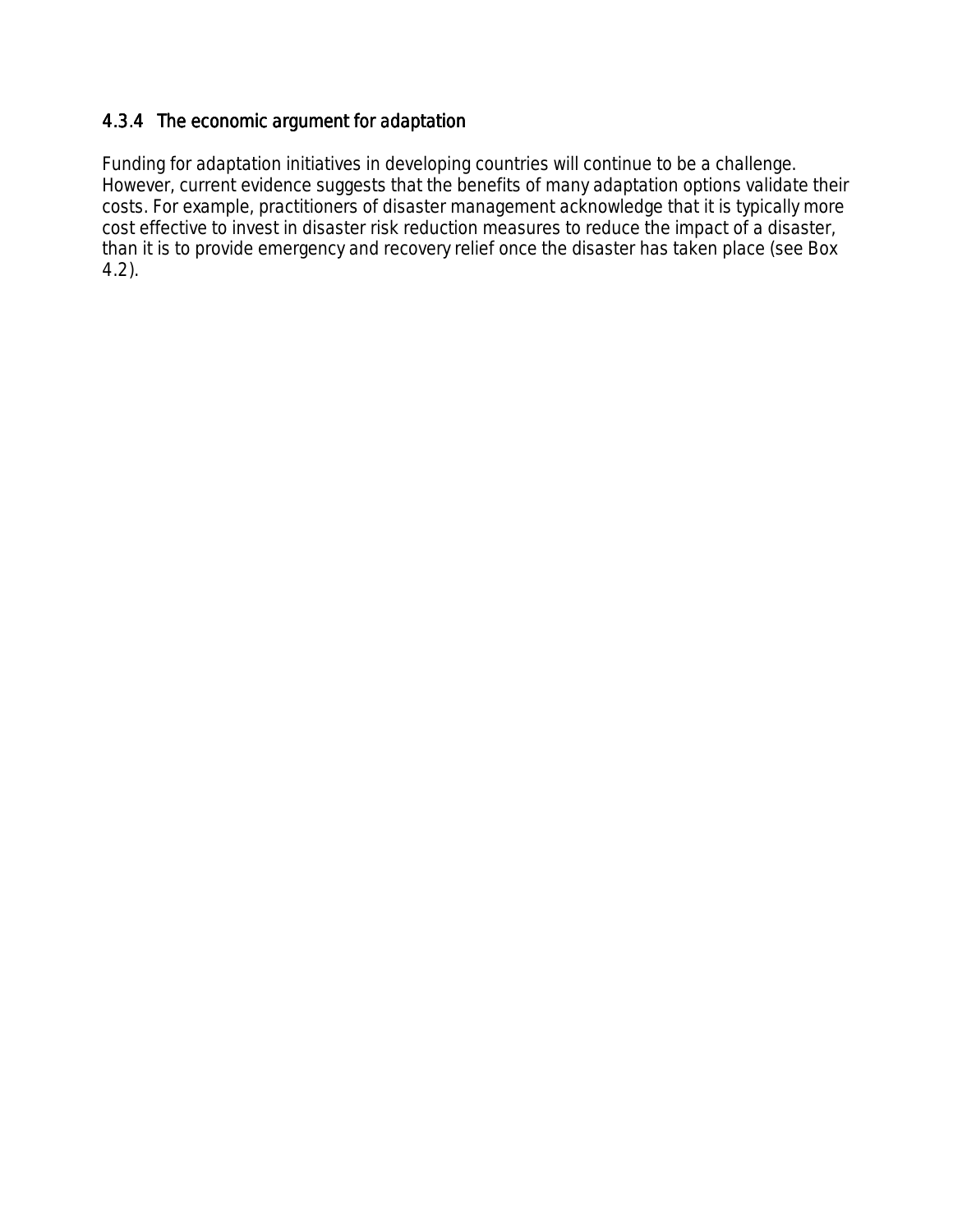## *Box 4.2* Examples of cost effectiveness of disaster risk reduction

• *China*: \$3.15billion spent on flood control between 1960 and 2000 is estimated to have averted losses of some \$12billion.

*<u>AWaterAid</u>* 

- *Brazil*: Rio flood reconstruction and prevention project yielded an internal rate of return exceeding 50 percent.
- *India*: Disaster mitigation and preparedness programmes in Andhra Pradesh yielded a benefit/cost ratio of 13.38.
- *Vietnam*: Mangrove-planting project aimed at protecting coastal populations from typhoons and storms yielded an estimated benefit/cost ratio of 52 over the period 1994 to 2001.

*Source: The Stern Review* 

## 4.4 *APPROACHES TO ADAPTATION PPROACHES ADAPTATION*

## *4.4.1 Overview 4.4.1 OverviewOverview*

Broadly speaking, the approach to adaptation requires a series of steps, all of which need to be integrated into more general development planning, and include community participation throughout:

- climate risk screening and assessment;
- identification of risk reduction measures;
- identification of priorities for action (using tools such as participatory community risk assessment, and economic analysis of the costs and benefits of adaptation options);
- making the case for implementation of adaptation measures; and
- associated awareness-raising and capacity building to support adaptation responses.

In particular, two approaches to strengthen adaptation are particularly relevant to an international development agency and its partners: community level adaptation, and advocacy on adaptation.

## *4.4.2 Community l 4.4.2 lCommunity level level adaptation daptationdaptation*

*Participatory risk assessment* can provide the ideal means by which adaptation measures can be integrated within development activities such that lives and livelihoods are resilient and sustainable in the face of the range of risks they are exposed to, including risks associated with climate change. The process of undertaking a well-facilitated risk assessment will raise awareness of the implications of climate change, and provide an opportunity for these to be discussed and debated. Ideas for developing means to adapt should emerge and, if the process is fully participatory in nature involving key local stakeholders, these ideas stand a stronger chance of being sustainable than external solutions. Local government officials and representatives of the private sector should be among the local stakeholders involved in the risk assessment and adaptation planning process. Shared development goals need to be determined if adaptation is to be sustainable.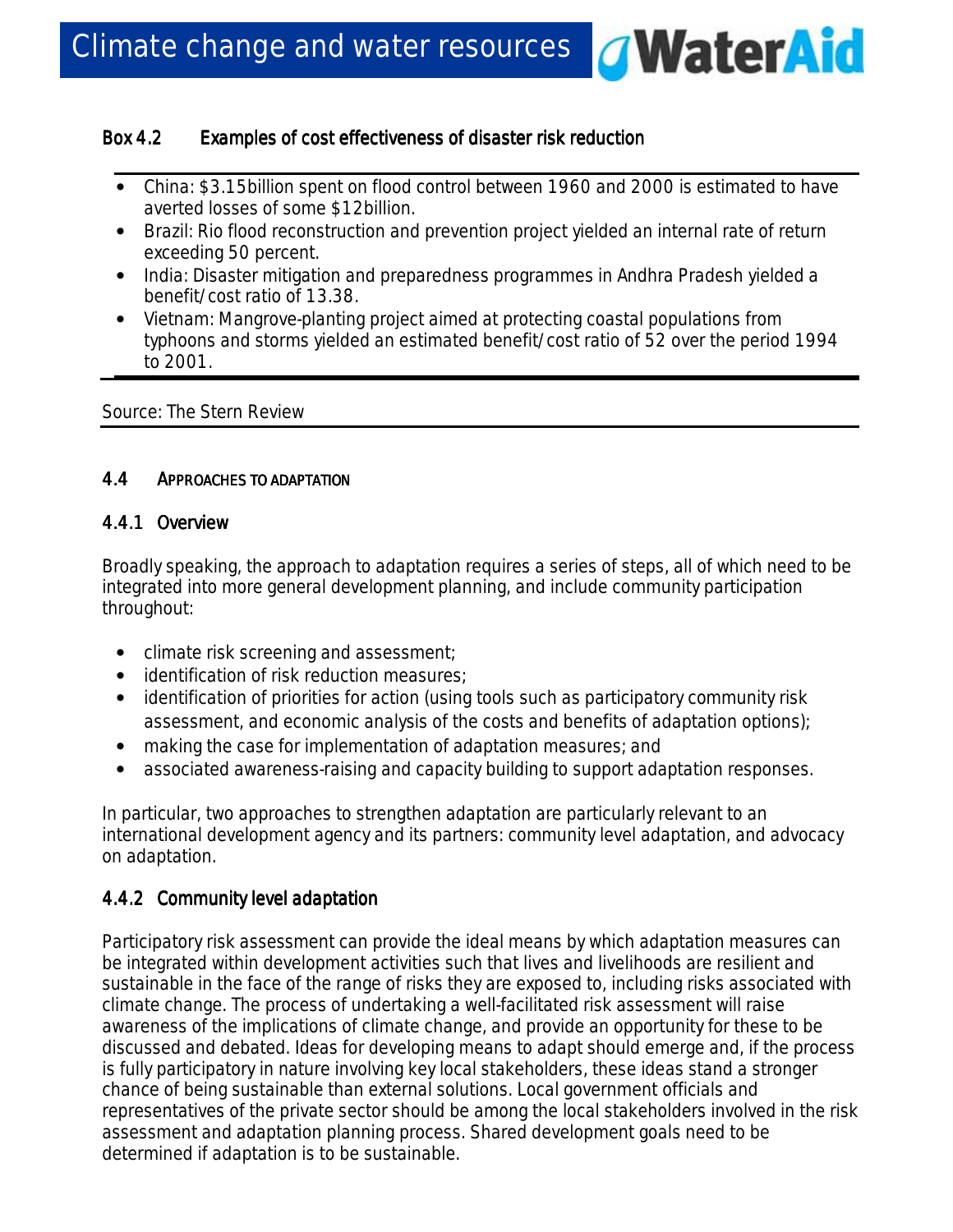Community level adaptation measures can be *structural* or *non-structural*. 33 The raising of handpumps above expected flood levels is a structural example. Awareness-raising of the risks associated with climate change is a non-structural example. However, the two methods are connected. Adaptation strategies are only as strong as the weakest link in a chain. <sup>34</sup> For instance, without awareness of the flood risks, the imperative for investing in building a raised platform will be lost.

Historically, the focus has been on structural measures. For example, with regard to flooding, traditionally methods have been dominated by top-down structural methods that attempt to control the flood, such as the building of embankments. In light of failures in this approach, in recent years there has developed a growing consensus that the preferred approach should be based on "living with floods". These focus upon the positive benefits of the natural flood process and encourage more appropriate land-use planning in the vicinity of flood plains.

## *4.4.3 Advocacy on a 4.4.3 adaptation daptation daptation*

l

While the effects of climate change are experienced most acutely at a local level and in the poorest areas, the root causes of vulnerability to climate change are often far beyond local community control. Advocacy on climate change risk and vulnerability reduction, at all levels of government, is essential.35

Advocacy is necessary in the following areas:

- *Integration of climate risk into development planning through Poverty Reduction Strategy Papers (PRSPs) etc:* Climate change has implications across the breadth of sectors (health, education, agriculture etc) and levels (local, provincial, national and international) and is not only an environment issue. It is thus a subject that must influence all development decisions. Based on this understanding, work is required to ensure that *Poverty Reduction Strategy Papers (PRSPs)* and other mechanisms and structures that dictate paths of development take climate change into account. NGOs can play a key role in this agenda.
- *Integrating local perspectives into national planning on climate change:* At a national level, under the UNFCCC, government priorities for climate adaptation in many of the world's poorest countries are being outlined through the *National Adaptation Programmes of Action* (NAPA). The NAPA takes into account existing coping strategies at the grassroots level, and builds upon that to identify priority activities, rather than focusing on scenario-based modelling to assess future vulnerability and long-term policy at state level. In the NAPA process, prominence is given to community-level input as an important source of information, recognising that grassroots communities are the main

(35) See, for example, Tearfund's work Dried up, Drowned out: Perspectives from the developing world on a changing climate (http://tilz.tearfund.org/Research/Climate+change+and+disasters+policy/) and WWF's Climate Witness Programme (www.panda.org/about\_wwf/what\_we\_do/climate\_change/news/witnesses/index.cfm)

<sup>(33)</sup> *Structural measures* refer to any physical construction to reduce or avoid possible impacts of hazards, which include engineering measures and construction of hazard-resistant and protective structures and infrastructure.

*Non-structural measures* refer to policies, awareness, knowledge development, public commitment, and methods and operating practices, including participatory mechanisms and the provision of information, which can reduce risk and related impacts .(UN/ISDR terminology on disaster risk reduction) (34) *Personal Communication, Ian Davis, Cranfield University, 2006.*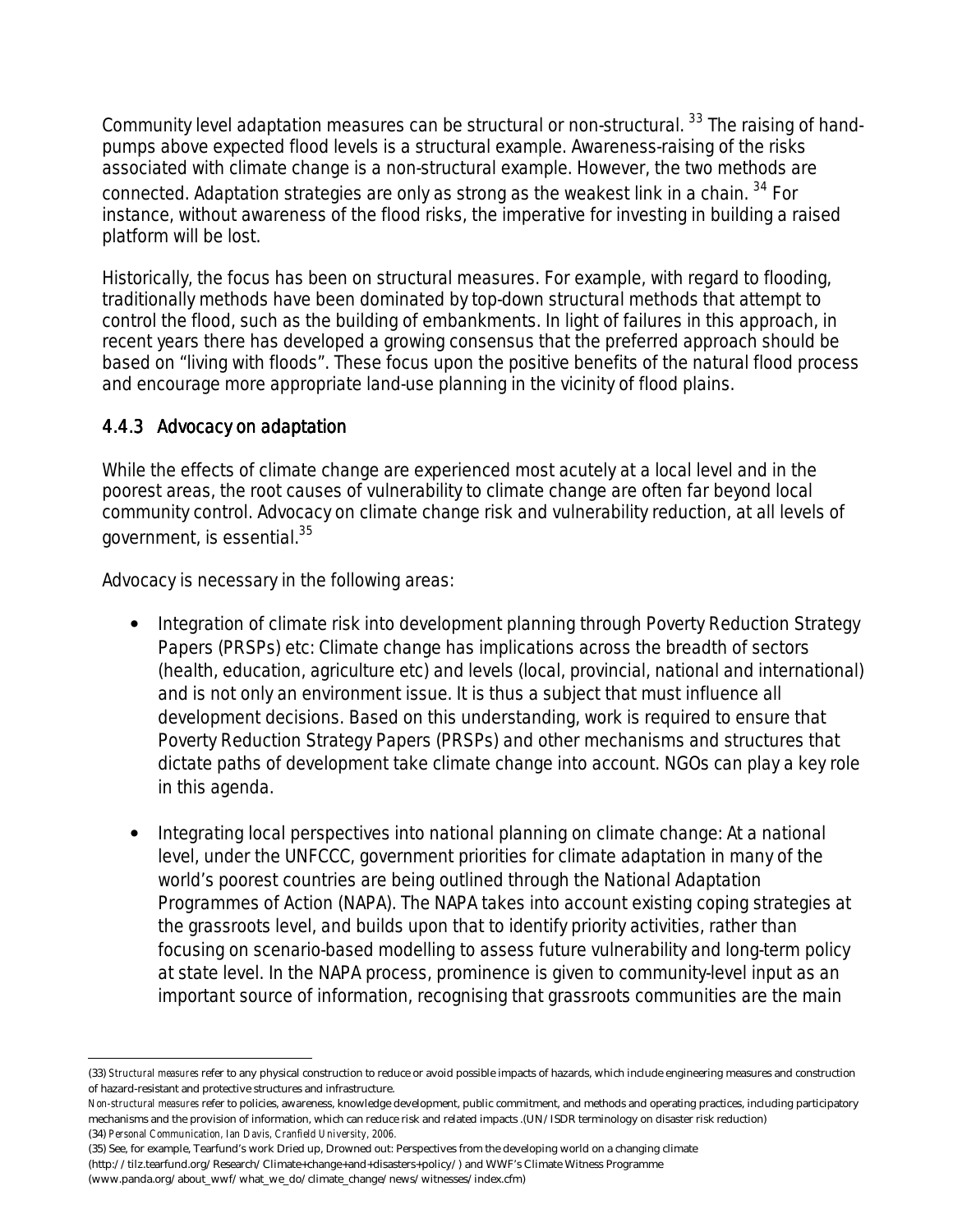stakeholders. <sup>36</sup> There is therefore an opportunity to engage in this and ensure that plans are appropriate for the needs of the poor.

 $\mathcal{Q}$ 

**WaterAid** 

• *Supporting NGO Coalitions for climate change:* Isolated groups and organisations will struggle to make their voice heard at a national and international level. Therefore, within national boundaries, coalitions should be formed or joined, along the lines of the UK Working Group on Climate Change and Development, so as to help deliver strong, coherent and effective messages to decision-makers.

## *4.4.4 Approaches to 4.4.4 Approaches to a adaptation and daptation w water*

## *Overview*

The adaptation measures appropriate at the community level for reducing vulnerability to changing water regimes are, in essence, no different from good practice sustainable development and disaster risk reduction. The challenge lies in introducing such measures in areas where people are currently unaccustomed to the new risks associated with climate change, and on a scale that befits the problem. This calls for a change in perspective for all involved as traditional knowledge is only suitable for traditional problems.

It is necessary to consider what impact less predictable rainfall patterns, more frequent droughts, and weather hazards of unprecedented intensity will have on the water quantity, quality and accessibility for communities. Community-based adaptation options will vary depending upon circumstances and need to be based on local decision-making.

Adaptation measures include some of the following institutional, educational and project design changes.

# *Institutional*

- *Local watershed management*. Support institutions that have the authority to manage the local catchment in the interest of all stakeholders, including domestic water users; ensure there is proper accountability in these institutions.
- *Right to Water.* Clarify the legal entitlement to access water resources for all users.
- *Data & Information.* Promote greater collaboration in data-collection, monitoring and access to national information.

# *Educational*

- *Awareness-raising:* Build local understanding on the links between predicted climate change and the impacts that this will have on water resources at a local level.
- *Health education*: related to increases in climate/water related health issues
- *Household water conservation* to encourage people to use grey water for washing, bathing and watering gardens and livestock to preserve safe drinking water supplies.

 $\overline{a}$ (36) http://unfccc.int/adaptation/napas/items/2679.php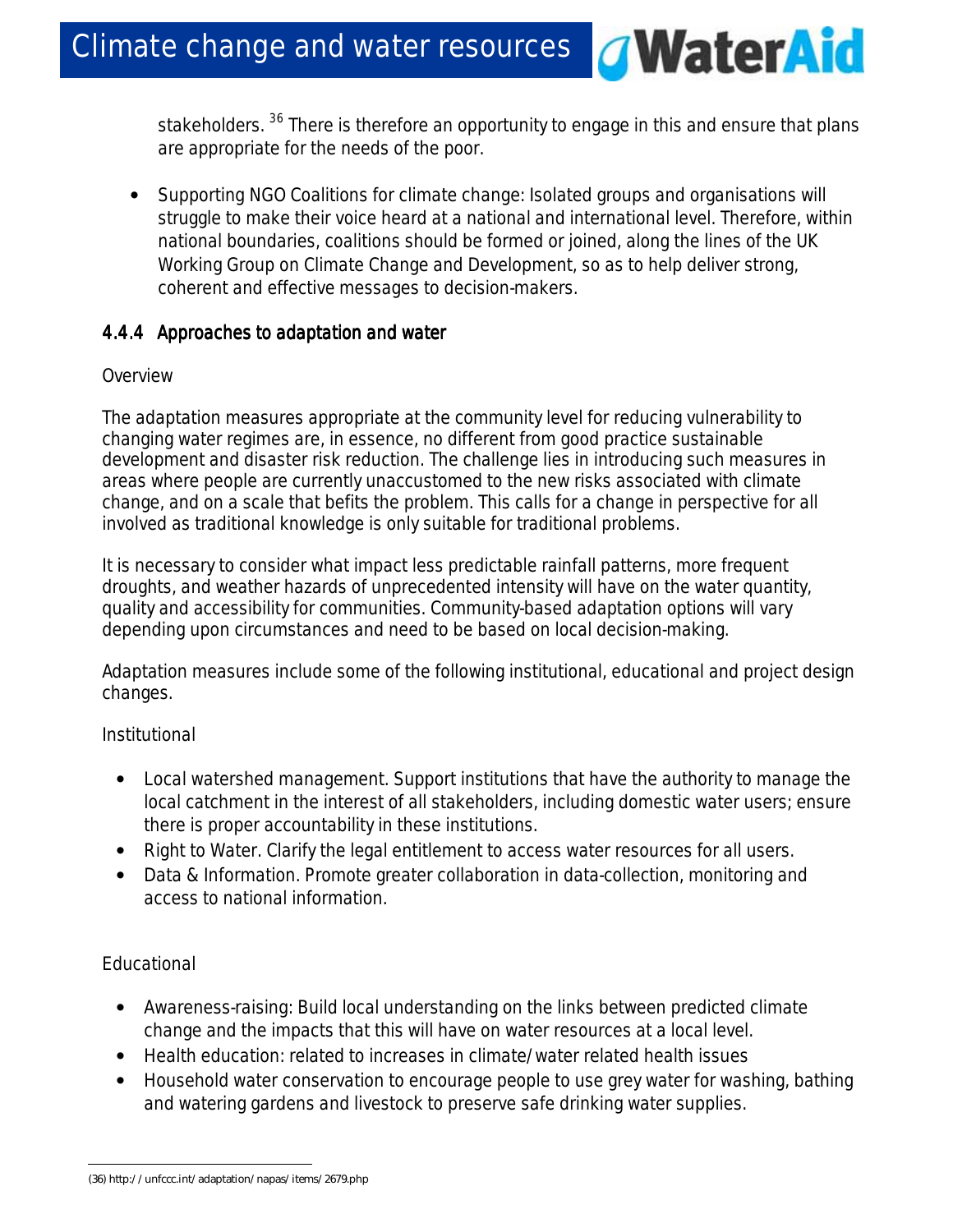## *Project design*

- *Use of contour bunding, gully plugging, and check dams and dykes* to catch rainwater and give it time to soak into the ground (reduce runoff), lifting water tables and hence availability of drinking water.
- *Rainwater harvesting (i.e. from rooftops) and tanks:* to store rain water as an alternative source of drinking water so that communities aren't solely reliant on groundwater.
- *Community ponds:* to irrigate surrounding land, provide a water source and options for fish cultivation.
- *Alternative cropping patterns:* Use of drought resistant crops which require less water input and hence have less impact on water tables.
- *Raised hand-pumps:* to protect drinking water from flood contamination.

*Contour bunding* involves constructing low mounds, embankments or bunds' of earth or stones along the contour of a field to catch the rain when it falls so that it has time to soak into the ground rather than run off and be lost. The bunds may be planted with vegetation to help fix them, as well as to help delay the rainwater. A number of bunds may be spaced at intervals across the field or, if the field is small, only along the lowest edge. The bunds can also help prevent valuable soil being washed away.

*Gully plugging* – the placing of piles of stones across a gulley – can prevent gullies caused by heavy tropical rains getting worse and even help 'cure' them as soil builds up behind the 'plug'.

*Check dams* are small, stone or concrete dams usually constructed across watercourses and also designed to delay the flow of rainwater so it has time to soak into the earth and replenish the groundwater table while keeping adjacent land moist.

*Tanks* – in India and elsewhere larger dams or bunds were traditionally built to create ponds or 'tanks' to store water. Water seeps from these ponds into fields of crops and every so often the pond is de-silted and the silt used as a fertiliser. Although there has been a decline in these ponds, there are some places where they are being revived.

*Source: New Economics Foundation, 2004, "Up in Smoke", http://www.neweconomics.org/gen/z\_sys\_publicationdetail.aspx?pid=196* 

## *Box 4.3Further Further Further detail on a detail on aadaptation daptation daptation m daptation measures from "Up in Smoke" easures from "Up in Smoke"easures in Smoke"*